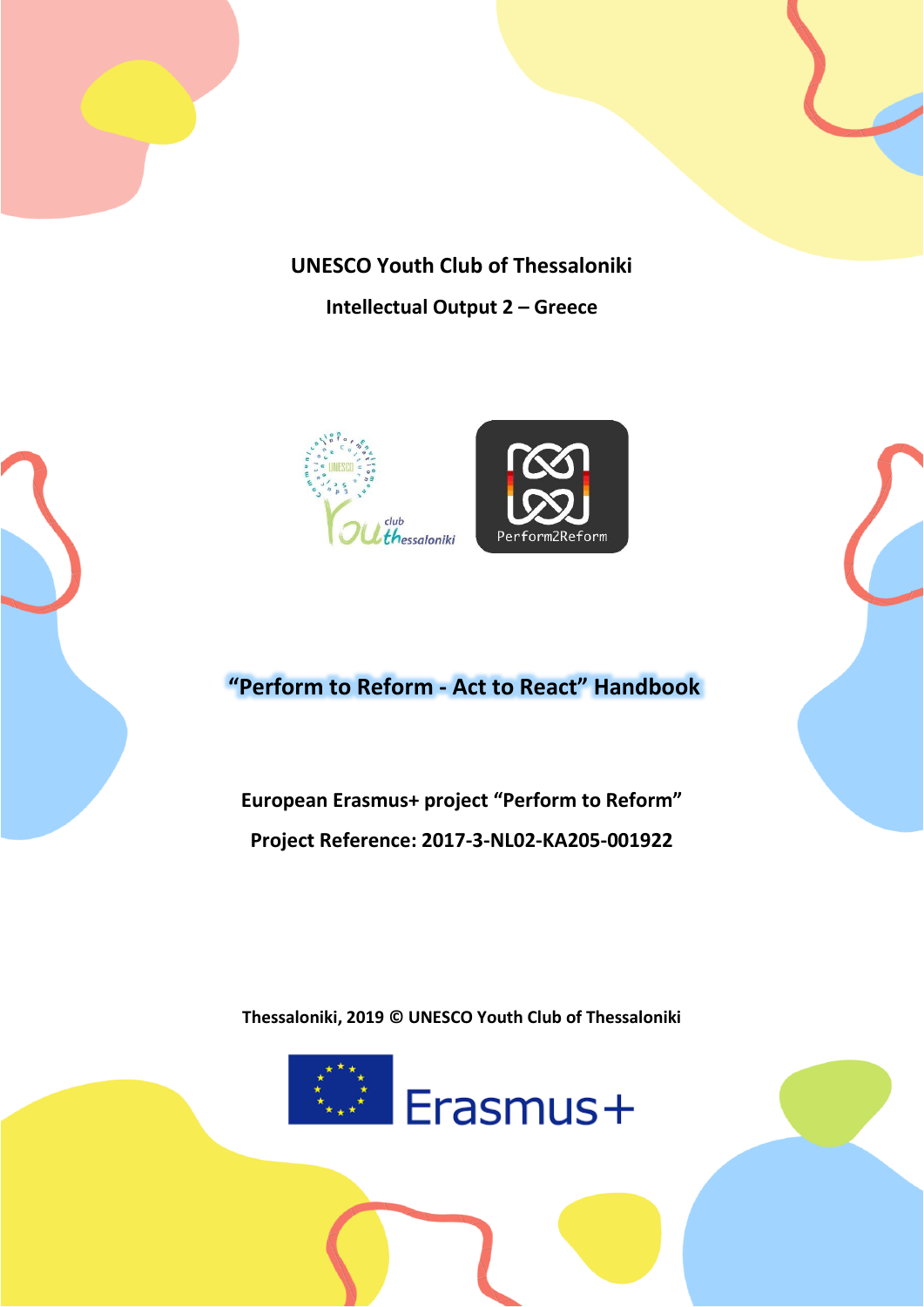#### **Table of Contents**

- **1. The project Perform to Reform: Objective and partners**
- **2. Intellectual Output 2 - Greece: "Perform to Reform - Act to React"**
	- *2.1. Description and main idea*
	- *2.2. Methodology*
	- *2.3. Implementation*
	- *2.4. Terminology*

### **3. Activities**

- *3.1. Activity 1*
- *3.2. Activity 2*
- *3.3. Activity 3*
- *3.4. Activity 4*
- *3.5. Activity 5*
- *3.6. Activity 6*
- *3.7. Activity 7*
- *3.8. Activity 8*
- *3.9. Activity 9*
- *3.10. Activity 10*
- *3.11. Activity 11*
- *3.12. Activity 12*
- *3.13. Activity 13*
- **4. Bibliography**
- **5. Team Members – Handbook Editorial Team**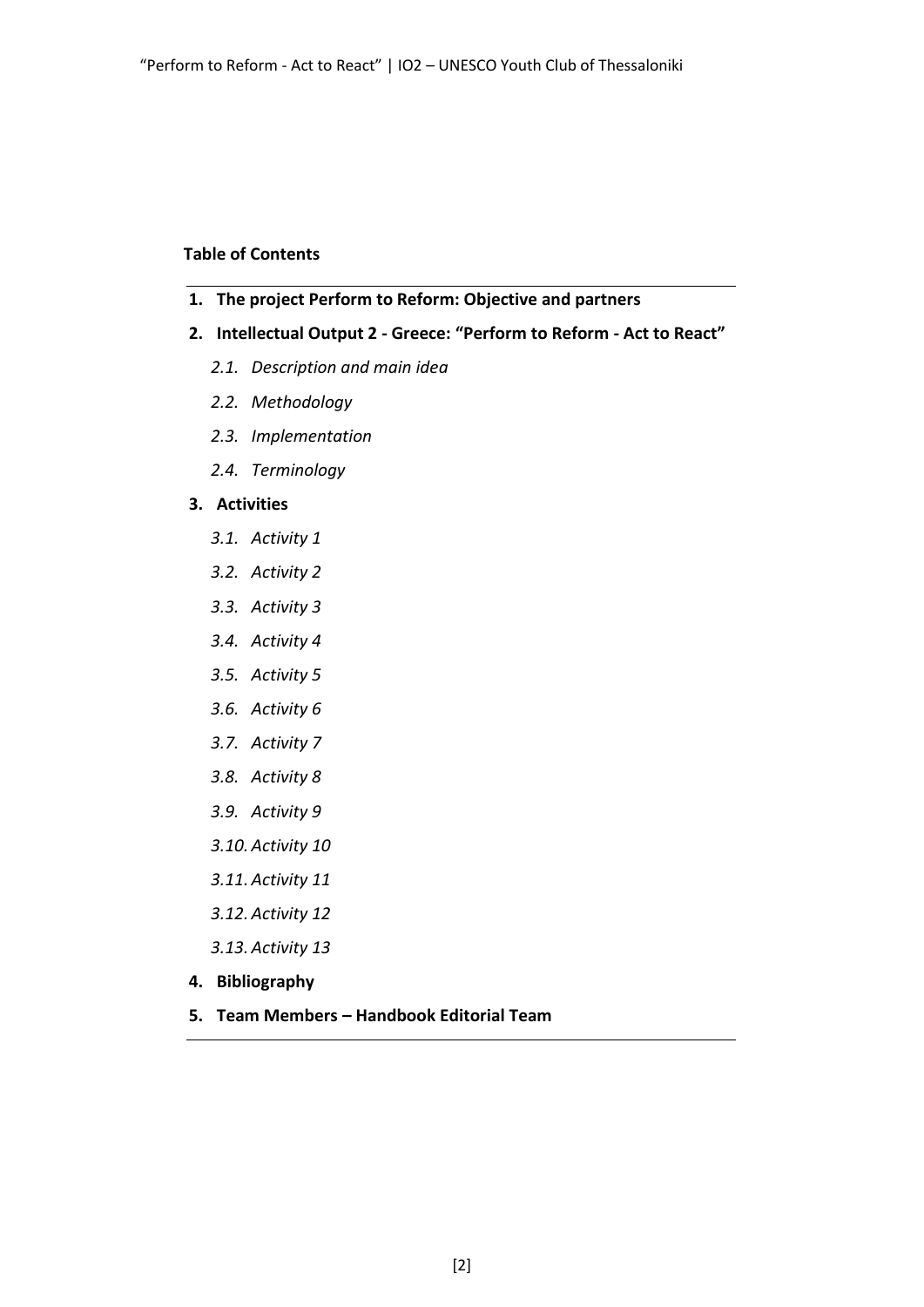#### **1. The project Perform to Reform: Objective and partners**

The **Perform to Reform** project (previously known as Alexander project) is a collaboration between five organisations dealing with human rights, LGBT+ issues, youth and the arts. Our aim is to develop new strategies in opening up discussion on sexual diversity. These new strategies are based on the so-called 'soft skill' principle: using mainly theatre, visual arts and storytelling. Theatre and creative methods will be used as a means for conveying our messages. The outcomes of the project will be available through our communication channels, websites and newsletters.

This project aims to overcome the assumptions and prejudices that exist in diverse communities against LGBT+ people. It focuses on sexual diversity in specific, but it is embedded in a broader conception of diversity, including cultural and gender diversity as well. The developed methods should be of significant use and value for countries that face homophobic tendencies. However, also countries with a broader and more deep-rooted acceptance towards LGBT+ will also benefit from this project, since it will use creative tools like storytelling, visual arts and theatre for conveying the core of the project.

The added value of this project is that we explore the possibilities of sustainable processes instead of isolated incidents: often discussions on LGBT+ and diversity related issues in educational environments stand alone i.e. 1 or 2 hours are re-served to address these topics, leaving no time for a more thorough approach. With this project we want to develop more sustainable trajectories towards opening up the minds of young people. We consider the embedding of soft skills in general as a focal point in the project. Conveying a message on sexual diversity only by mentioning it is not enough, you need to develop other skills such as empathy, relational communication and skills. A significant part of this will be based on the report 'Do the Right Thing' from Movisie about the plausibility of theatrical interventions (see below for a summary of this research).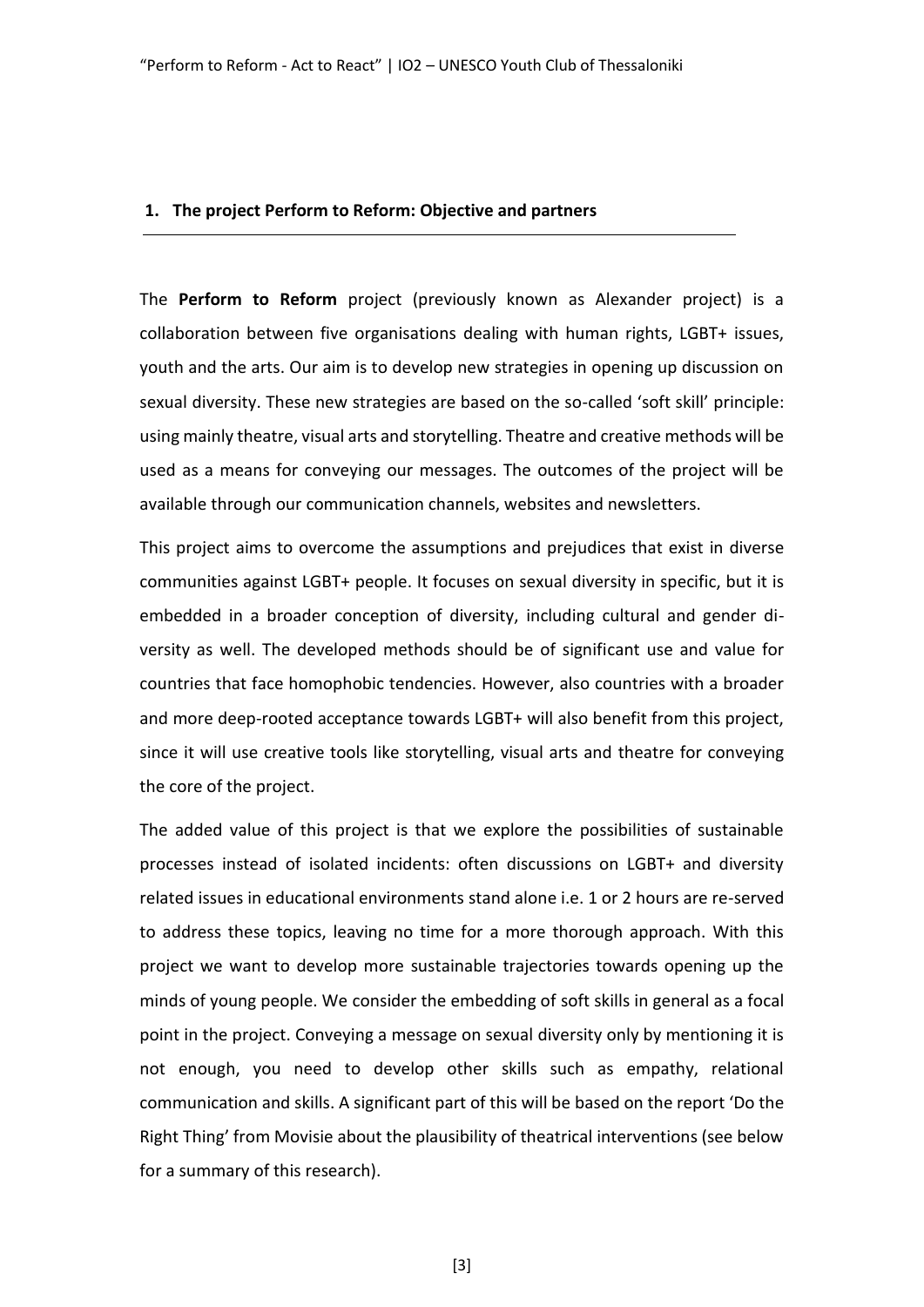#### **The project partners are:**

**[The Netherlands] Stichting art.1** (Foundation art.1) is inspired by the first article of the Dutch Constitution, which states that no one shall be discriminated on grounds of religion, race, political or sexual preference. The organization's name refers to 'article' as well as to the arts: it designs and implements human rights advocacy projects using art as a form of expression and communication.

**[Cyprus] ACCEPT – LGBT Cyprus**is a group of people comprising and relating to people regardless of age, gender, sexual orientation, ethnic, cultural background, religious background, language, health condition, physical condition or other features and we demand constantly, and dynamically, the acceptance, the mutual acceptance, the empowerment and the support for each other, bringing on an equal footing with the Cypriot society, issues that concern the LGBT community.

**[Slovenia] LEGEBITRA** - Društvo Kulturno, informacijsko in svetovalno središče is a non-governmental humanitarian organization. Its aim is to improve psychosocial welfare and health of LGBT persons, especially LGBT youth.

**[North Macedonia] LGBTI Support Centre (Helsinki Committee for Human Rights of the Republic of Macedonia)** envisions a society free from discrimination where all people enjoy universal human rights and freedoms, regardless of their sexual orientation, gender identity or any other trait. The strengthening of the LGBTI community, the enabling for self-advocacy, and the change of the social and legal status of LGBTI people in the Republic of Macedonia are an imperative to the work of the Center.

**[Greece] UNESCO Youth Club of Thessaloniki** is a non-profit, non-governmental organization, based in Thessaloniki. Founded in 2004, UNESCO YCT works under the auspices of the Hellenic National UNESCO Committee. Based on the fundamental goals of UNESCO the UNESCO YCT is guided be the following axis: education, science, culture, information and communication. Our goal is to bring each axis into proportion to match the young peoples' needs, prioritizing their voice in formulating our agenda.

[4]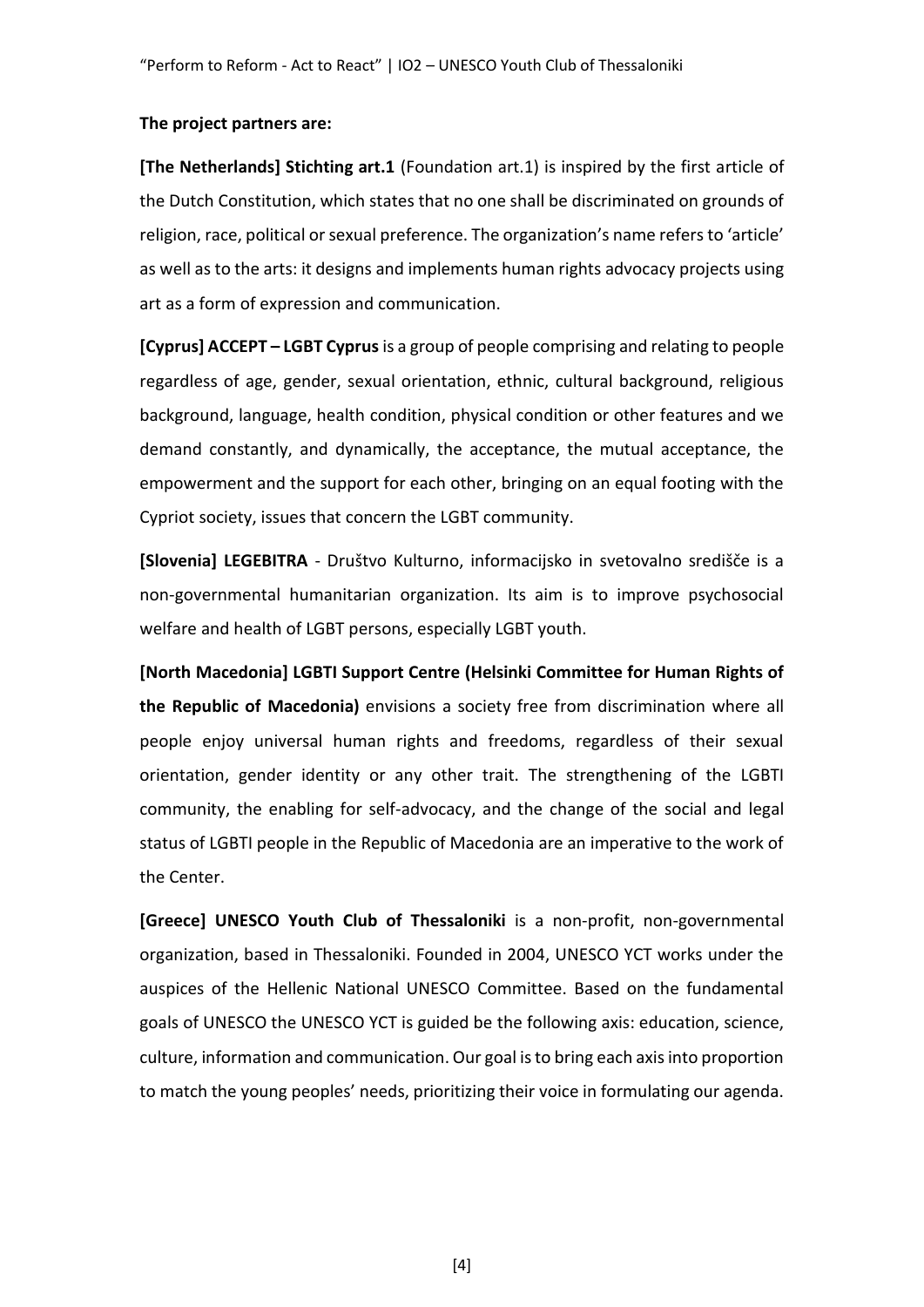#### **2. Intellectual Output 2 - Greece: "Perform to Reform - Act to React"**

#### **2.1. Description and main idea**

The contribution of UNESCO Youth Club of Thessaloniki to the current project is the multifunctional audiovisual and written educational handbook **"Perform to Reform - Act to React"**. It combines narratives, storytelling, theatrical elements and interactive activities, offering an experiental educational methodology to educators who are in search of alternatives to mainstream educational ways when approaching LGBTQI+ issues or managing situations of gender-based discrimination.

Young people and youth workers are the primary target groups of the IO2. They become engaged in a two-sided procedure where they constitute both the transmitter and the receiver of the information provided. Aiming to achieve a high impact and dissemination result, IO2 has reached various groups of young people, like students, teenagers, youth workers, young educators, young NGO workers, young journalists and the general public. In every occasion, we encouraged participants to think critically and reflect on what is going on inside and outside the provided workshops and activities.

IO2 contains a short film (35 mins) with testimonies of LGBT+ people who have voluntarily shared their personal stories and incidents on video, with the purpose to motivate the audience. It also includes a series of non-formal educational activities with a focus on LGBT+ issues. These educational activities may be applicable to either a school class or other learning space, as well as to various non-formal educational sessions, workshops or working environments provided in various social and civil contexts.

Each educational activity is designed, described and presented in such a way, offering all necessary input (clarifying "when, how long, why and how" to implement) to educators and trainers who may use IO2 as a multifunctional learning tool. The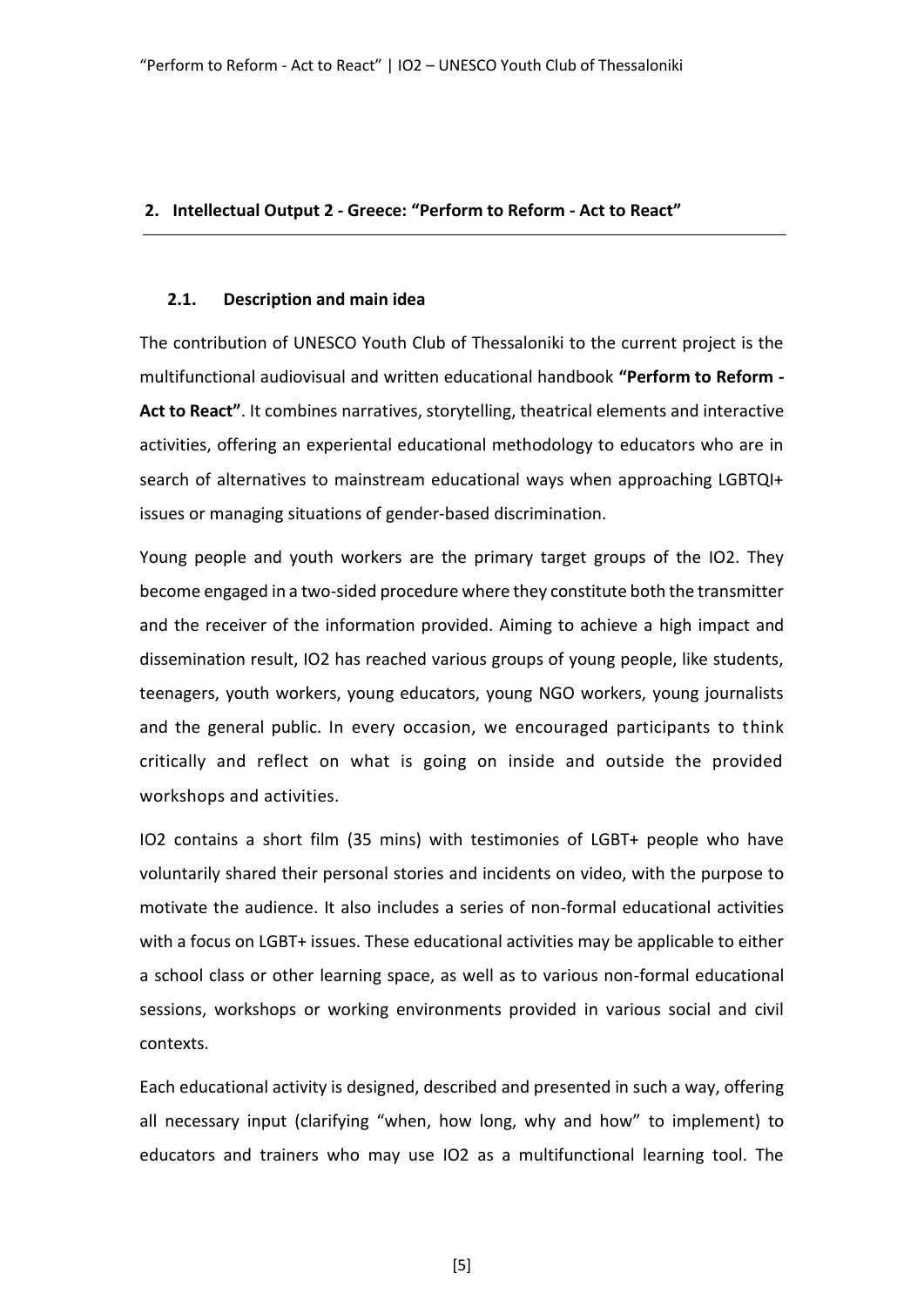handbook's methodological approach is based in the theory of the Theatre of the Oppressed, while a critical reflection perspective was adopted, providing for a "reflection-perception" human rights dimension.

#### **2.2. Methodology**

The methodological approach behind the audiovisual and written educational handbook is based in the theory of the Theatre of the Oppressed, where Augusto Boal uses theatre as means of promoting social changes (Boal, 1993). By applying the Theatre of the Oppressed techniques in the provided activities, the audience becomes active, gets involved and as like in the "image theatre", participants after viewing the video created, may alter it to reflect their own ideas.

Research has shown that interactive educational activities, such as workshops on LGBT+ issues (Guth et al., 2001; Liddle & Stowe, 2002) or a LGBT+ peer panel (Nelson & Krieger, 1997), can effect positive change in participants' attitudes regarding the LGBT+ population and possibly reduce homophobia (Brown, Clarke, Gortmaker, & Robinson-Keilig, 2004; Evans & Herriott, 2004). This methodological and research approach has been taken into consideration when designing our handbook, setting as a priority a "reflection-perception" human rights dimension.

In addition, the suggested activities are based on critical reflection, where the validity and appropriateness of a person's assumptions and beliefs are challenged (Mezirow, 1990). Critical reflection permits depth of understanding to complex or challenging situations and invites for a more 'holistic' view (Mezirow, 1998). It involves achieving an awareness of the situation, evaluating the situation and making changes to action if necessary. Critical reflection can be presented in various ways, such as orally, in a written form or in an artistic way. All of our activities have been influenced by these ideas, which manifest the importance of communication and of sharing ideas and reflecting on them. Of crucial importance, was the idea that knowledge is empirical and constructed, so we need to ask questions to ourselves and others, why things are the way they are, what kind of involvement can we have, is there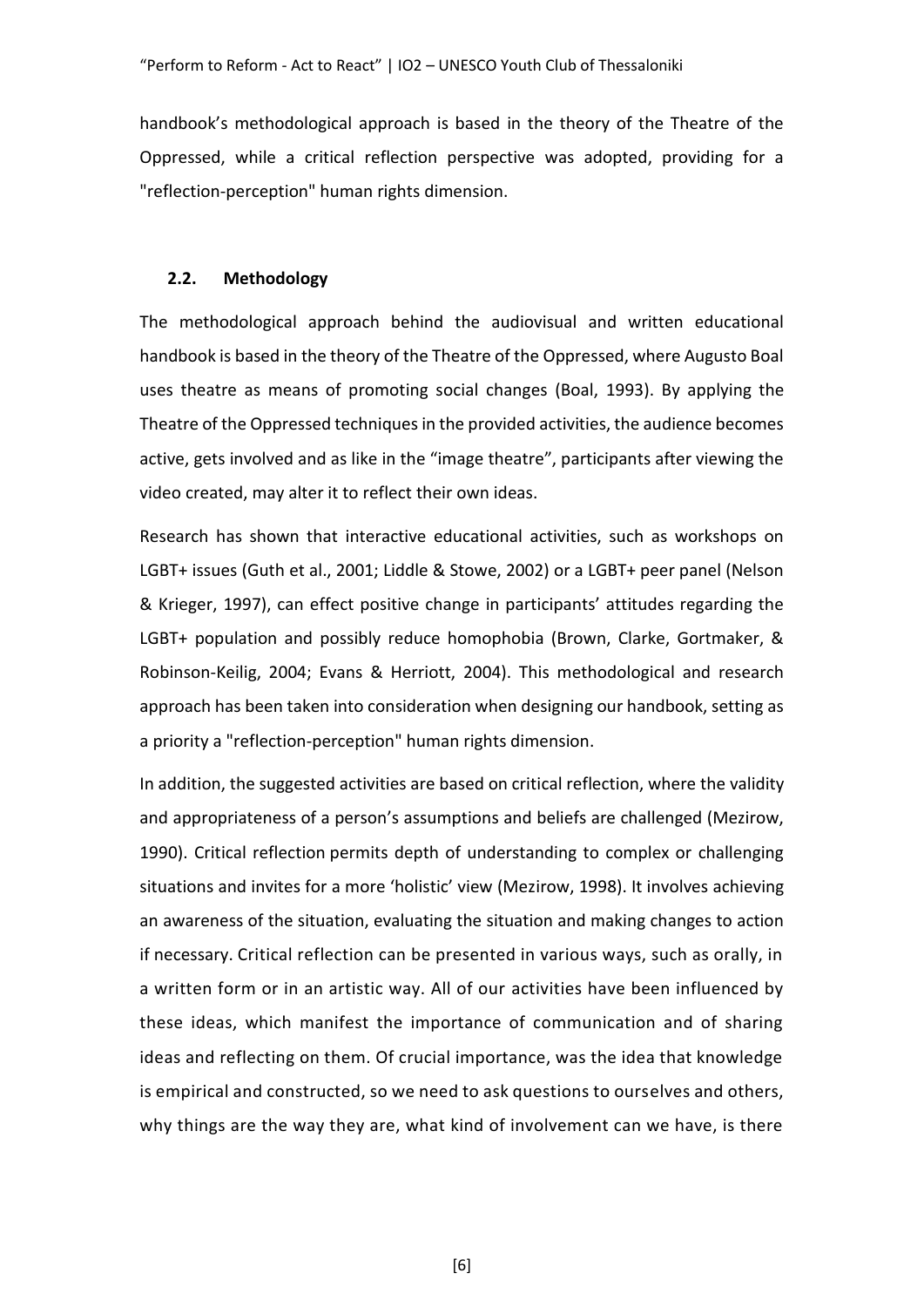a dominant narrative, is there an alternative to the mainstream story (e.g in some countries LGBT+ people are not permitted to get married, that is one narrative).

"*Because power is interactive and multidimensional, no one individual or group is either completely powerful or powerless* "(Dominelli, 2002:18).

#### **2.3. Implementation**

For the development of our handbook we followed the next steps:

1. *Brainstorming and Exchange of ideas:* between the members and volunteers of our organization, as well as in collaboration with the volunteers of Thessaloniki Pride. Establishment of the project working group for the creation of the IO-2.

2. *Discussion, Interviewing and Recording:* IO2 contains a short film (35 mins) with testimonies of LGBT persons who have voluntarily shared their personal stories and incidents on video, with the purpose to motivate the audience. We have interviewed and then recorded the persons who shared their testimonies.

3. *Editing*: IO2 also includes a series of non-formal educational activities with a focus on LGBT issues. Each educational activity was designed, described and presented in such a way, offering all necessary input (clarifying "when, how long, why and how" to implement). The working group conducted research for the legal context, the educational methods and activities, as well as the theatrical approaches and tools in order to define the structure of the activities that would be finally included.

4. *Practicing*: Young people and youth workers are the primary target groups of the IO2. Aiming to achieve a high impact and dissemination result, IO2 has reached various focus groups of young people, like students, teenagers, youth workers, young educators, young NGO workers, young journalists and the general public. In every occasion, we encouraged participants to think critically and reflect on what is going on inside and outside the provided workshops and activities.

5. *Interaction and Dissemination*: through the networks of civil society organisations in which UNESCO Youth Club of Thessaloniki participates; through our social media; through facebook events for the ME and C2; in the local TV channel.

[7]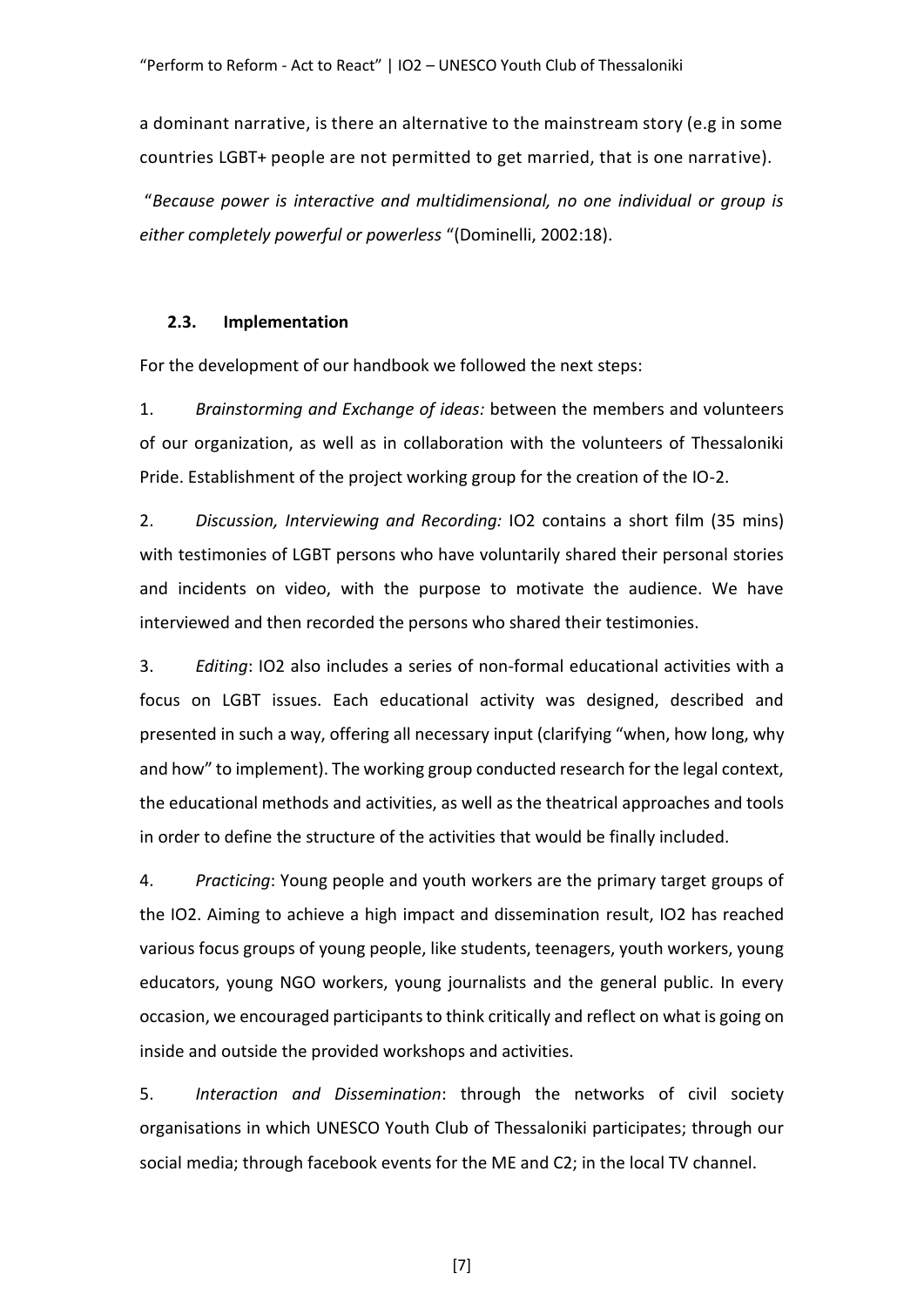In addition, the project working group organized regular meetings throughout the realization of IO-2, in order for further elaboration on the initial work plan, for exchange of ideas and for progress updates.

### **2.4. Terminology**

The string of letters "LGBT" is commonly used in order to include all individuals and communities who are identified as lesbian, gay, bisexual or transgender, or who are questioning their sexual orientation and/or gender identity. In specific: $1$ 

- *Lesbian*: A woman who is emotionally, romantically and sexually attracted to other women.
- *Gay*: A man or woman who is emotionally, romantically and sexually attracted to the same gender; some use the term mainly to identify gay men. The word gay is preferred over the word homosexual, which has clinical overtones that some people find offensive.
- Bisexual: A man or woman who is emotionally, romantically and sexually attracted to both genders.
- *Transgender*: An umbrella term used to describe people whose gender identity, one's inner sense of being male or female, differs from the sex assigned to them at birth. Gender-nonconforming people are people whose gender expression, the out-ward communication of gender through behavior or appearance, differs from expectations associated with the sex assigned to them at birth. Everyone has both a sexual orientation and a gender identity. Gender identity is different from sexual orientation. Transgender people may identify as heterosexual, lesbian, gay, bisexual or questioning.

Sometimes, QQI (which is the '+') is added in the definition and therefore:<sup>2</sup>

*Queer*: 1) An umbrella term sometimes used by LGBT+ people to refer to the entire LGBT+ community. 2) An alternative that some people use to "queer" the

<sup>&</sup>lt;sup>1</sup> Source:<http://www.lambdalegal.org/know-your-rights/basic-facts-about-being-lgbtq>

<sup>&</sup>lt;sup>2</sup> Source:<https://internationalspectrum.umich.edu/life/definitions>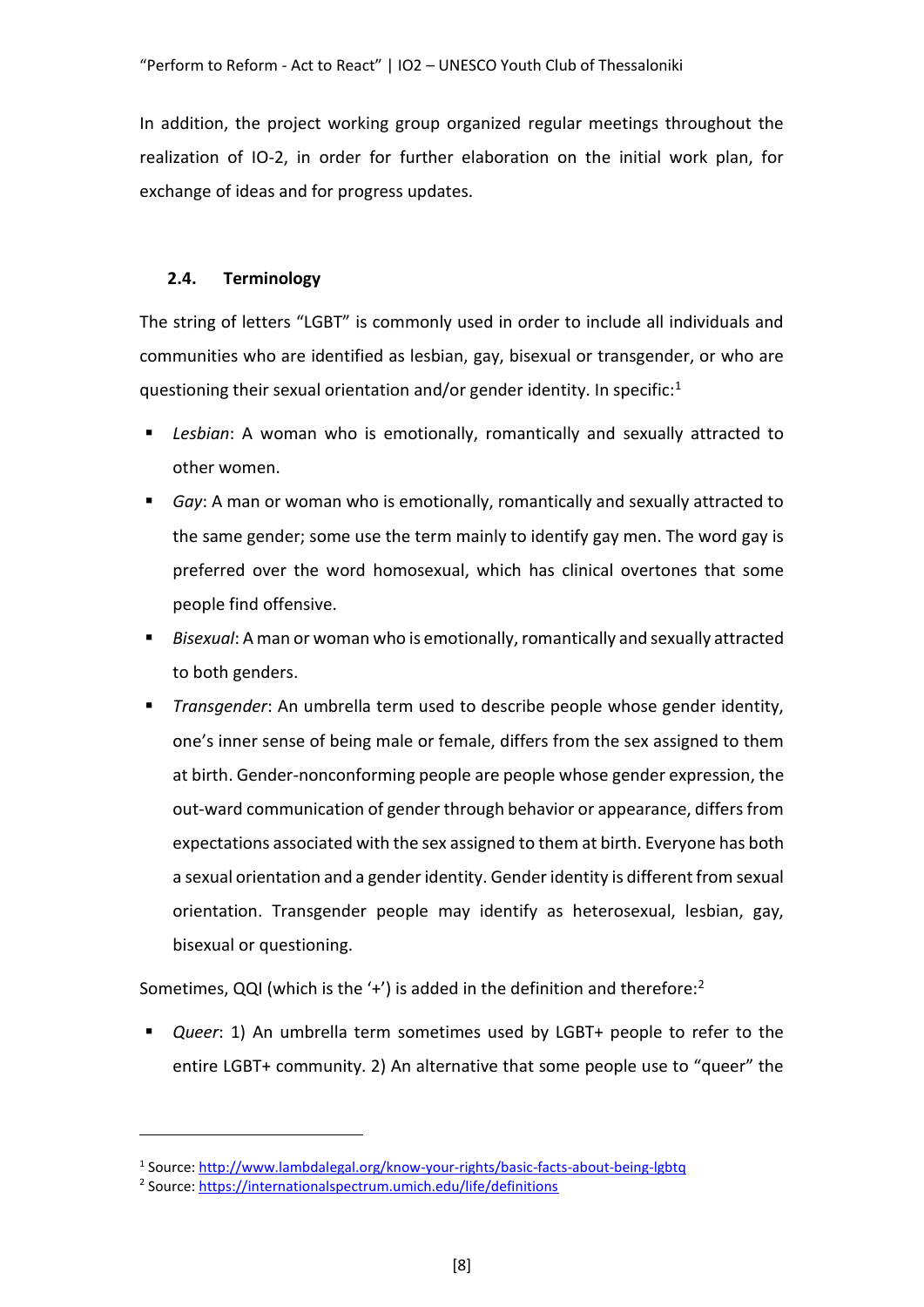idea of the labels and categories such as lesbian, gay, bisexual, etc. Similar to the concept of genderqueer. It is important to note that the word queer is an in-group term, and a word that can be considered offensive to some people, depending on their generation, geographic location, and relationship with the word.

- *Questioning*: For some, the process of exploring and discovering one's own sexual orientation, gender identity, or gender expression.
- Intersex: A person whose sexual anatomy or chromosomes do not fit with the traditional markers of "female" and "male." For example: people born with both "female" and "male" anatomy (penis, testicles, vagina, ovaries, uterus, etc); people born with XXY.

In this project we will mainly use the abbreviation LGBT, as it is the abbreviation most commonly known, certainly amongst groups that are not involved in LGBT issues on a daily base. In that sense, we consider using this commonly known abbreviation as the clearest way to communicate, also with target groups outside the LGBT community, without having intention to exclude anybody by using the term LGBT.<sup>3</sup>

### **3. Activities**

The following activities can be applied in groups and experiential workshops of pupils, students, young people and youth workers dealing with education and human rights, in order to raise awareness on LGBT issues.

### *3.1. Activity 1 - "Time for Action"<sup>4</sup>*

| Activity Placement   Between the theoretical approach of LGBTQI issues and the |  |
|--------------------------------------------------------------------------------|--|
| video                                                                          |  |

<sup>3</sup> Foundation Bricks – Intellectual Output 1, Perform to Reform Project, 2018, p. 5.

<sup>4</sup> By Stefania Bouri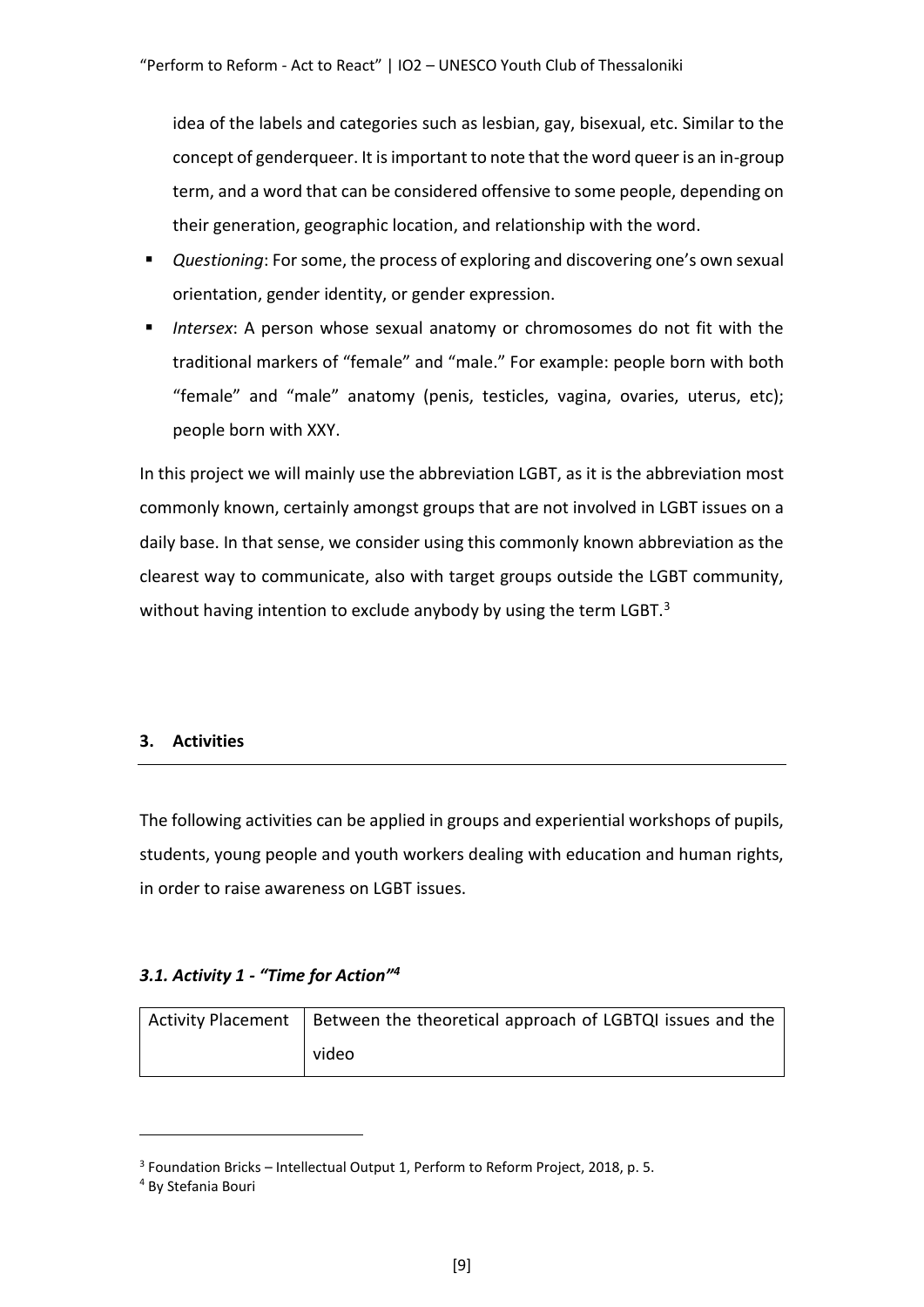| <b>Activity Duration</b> | 90 min                                                          |  |
|--------------------------|-----------------------------------------------------------------|--|
|                          |                                                                 |  |
| Goals                    | To cultivate the imagination and creativity of the<br>$\bullet$ |  |
|                          | participants.                                                   |  |
|                          | To work collectively for a common goal.                         |  |
|                          | To be familiar with the art of theatre.                         |  |
|                          | To cultivate their empathy on LGBTQI issues.                    |  |
|                          | To express themselves, to think critically and to have          |  |
|                          | fun.                                                            |  |
| Activity                 | Depending on the number of participants, we divide              |  |
| Description              | them into groups of 4-5 people.                                 |  |
|                          | In 3 different boxes/utensils, we place the papers              |  |
|                          | which include the data that they have to use, in order          |  |
|                          | to make the story: The first box will include the roles         |  |
|                          | (e.g. family/friends/couple etc), the second box will           |  |
|                          | include the conditions (walk in the park/during the             |  |
|                          | course/trip etc) and the third box will include the             |  |
|                          | event (racist attack/rejection/acceptance etc). Ideally,        |  |
|                          | we use data from the stories listed in the video so as          |  |
|                          | to make a smooth transition to the video that will be           |  |
|                          | played after the end of the activity.                           |  |
|                          | We ask the participants to get a piece of paper from            |  |
|                          | each box. With the evidence they have in their hands,           |  |
|                          | they have to create a story where everyone has a role           |  |
|                          | and present it to the rest of the class.                        |  |
|                          | During the activity we support and assist the groups if         |  |
|                          | they need it.                                                   |  |

## *3.2. Activity 2 - "Write and Play"<sup>5</sup>*

<sup>5</sup> By Stefania Bouri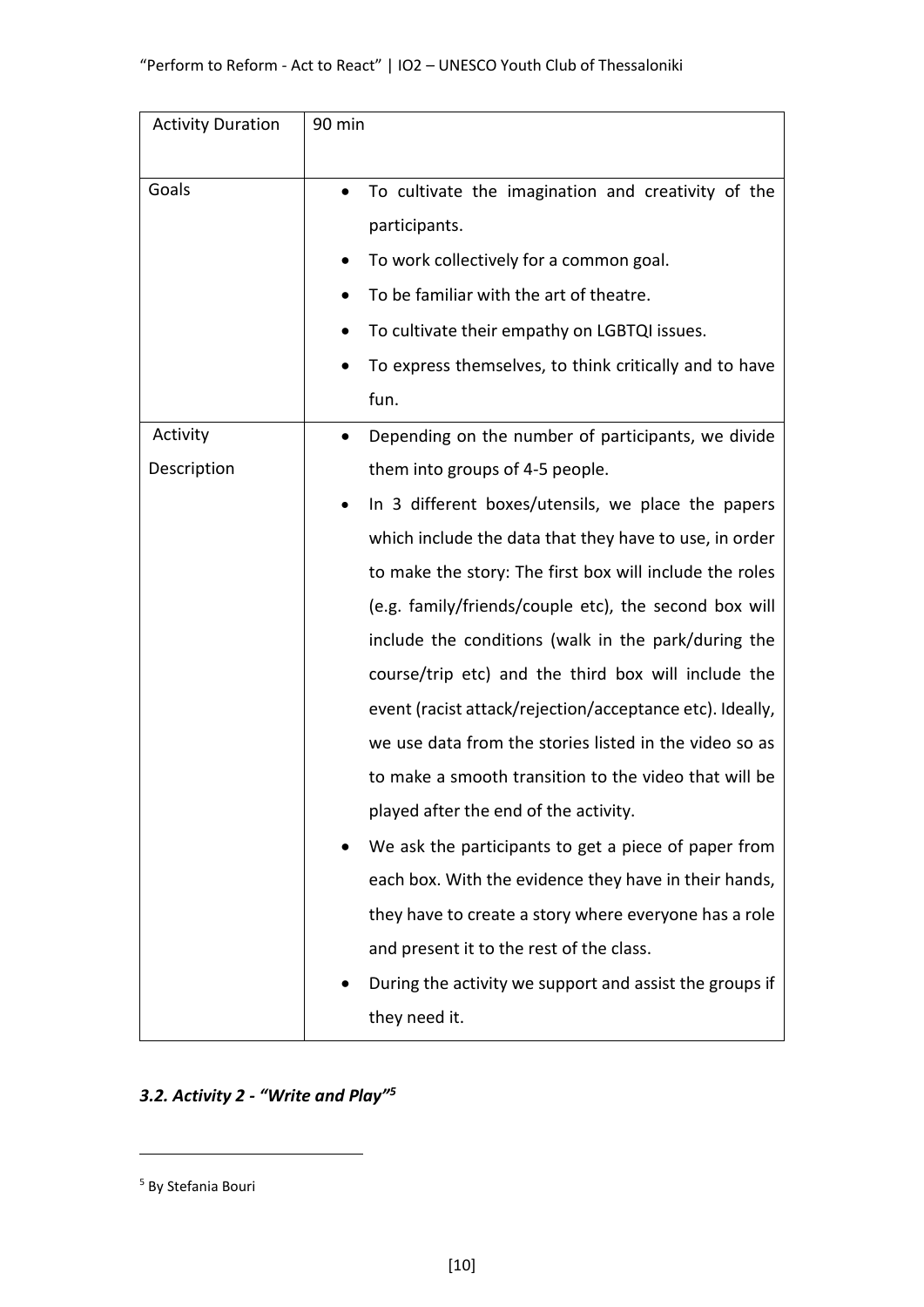| <b>Activity Placement</b>   | After having viewed the video and discussed the LGBTQI          |  |  |
|-----------------------------|-----------------------------------------------------------------|--|--|
|                             | issues.                                                         |  |  |
| <b>Activity Duration</b>    | 60 min                                                          |  |  |
| Goals                       | To cultivate the imagination and creativity of the<br>$\bullet$ |  |  |
|                             | participants.                                                   |  |  |
|                             | To work collectively for a common goal.                         |  |  |
|                             | To enhance the production of written language.<br>$\bullet$     |  |  |
|                             | To develop empathy and critical thinking.<br>٠                  |  |  |
|                             | To help the coordinator understand whether the topic            |  |  |
|                             | has already been covered, and whether the                       |  |  |
|                             | participants have gained knowledge of the subject.              |  |  |
| <b>Activity Description</b> | Depending on the number of participants, we divide<br>$\bullet$ |  |  |
|                             | them into groups of 4-5 people.                                 |  |  |
|                             | We give a paper to each group, in which we have                 |  |  |
|                             | written a sentence related to LGBTQI issues.                    |  |  |
|                             | Participants have to write two to three sentences so            |  |  |
|                             | as to continue the meaning of the first sentence.               |  |  |
|                             | After the production of the text or the poem<br>٠               |  |  |
|                             | (depending on what the group chooses) by the                    |  |  |
|                             | participants, they are encouraged to read it to the             |  |  |
|                             | other groups combining another form of art. For                 |  |  |
|                             | example, while one member of the group reads the                |  |  |
|                             | poem, the other members can do a choreography or a              |  |  |
|                             | mini sketch.                                                    |  |  |
|                             | During the activity we reinforce and assist the groups          |  |  |
|                             | if they need it.                                                |  |  |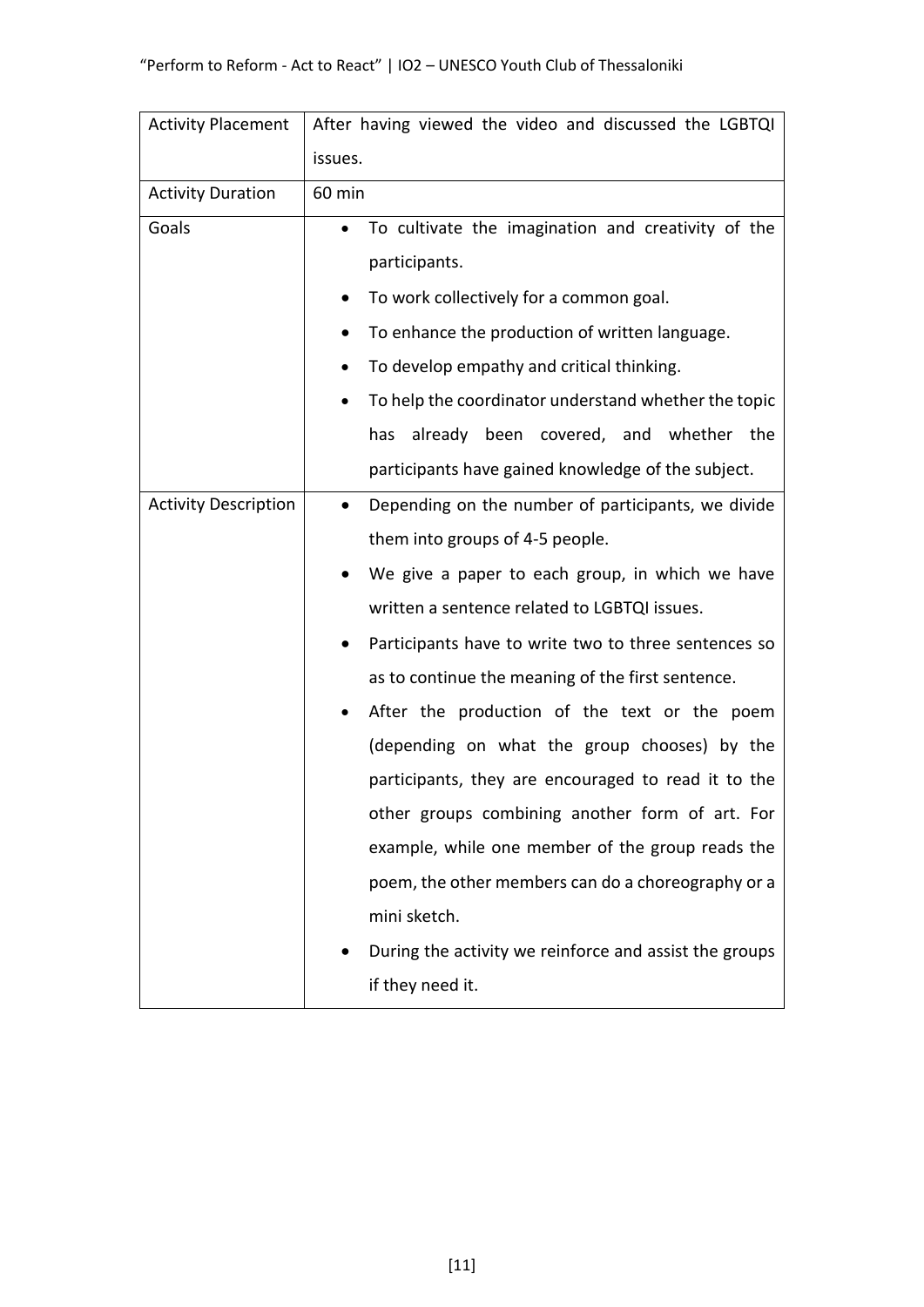|  |  |  | 3.3. Activity $3$ – "Theatrical Production" <sup>6</sup> |
|--|--|--|----------------------------------------------------------|
|--|--|--|----------------------------------------------------------|

| <b>Activity Placement</b>   | After having viewed the video and discussed the LGBTQI |                                                         |  |
|-----------------------------|--------------------------------------------------------|---------------------------------------------------------|--|
|                             | issues.                                                |                                                         |  |
| <b>Activity Duration</b>    | 15-20 hours                                            |                                                         |  |
| Goals                       |                                                        | To cultivate the imagination and creativity of the      |  |
|                             |                                                        | participants.                                           |  |
|                             |                                                        | To work collectively for a common goal.                 |  |
|                             |                                                        | To enhance the production of written language.          |  |
|                             | ٠                                                      | To develop empathy and critical thinking.               |  |
|                             |                                                        | To produce a theatrical play and organize a theatrical  |  |
|                             |                                                        | performance.                                            |  |
|                             |                                                        |                                                         |  |
|                             |                                                        |                                                         |  |
| <b>Activity Description</b> | $\bullet$                                              | Participants have to decide which story they would      |  |
|                             |                                                        | like to dramatize. They can choose a story from the     |  |
|                             |                                                        | video or share a personal story or a story from another |  |
|                             |                                                        | person.                                                 |  |
|                             |                                                        | The roles of the story are recorded. Everyone chooses   |  |
|                             |                                                        | a role and begins to develop it in order to feel        |  |
|                             |                                                        | confident about it. To help the participants we can ask |  |
|                             |                                                        | them the following questions:                           |  |
|                             |                                                        | 1. What is the name of the character that you are       |  |
|                             |                                                        | going to play?                                          |  |
|                             |                                                        | 2. What job does he do?                                 |  |
|                             |                                                        | 3. What are his hobbies?                                |  |
|                             |                                                        | 4. Does he have a special habit, a twitch, something he |  |
|                             |                                                        | likes or dislikes? Etc.                                 |  |
|                             |                                                        | Then, we decide where the story is to take place. For   |  |
|                             |                                                        | example, the story might have happened on the           |  |

<sup>6</sup> By Stefania Bouri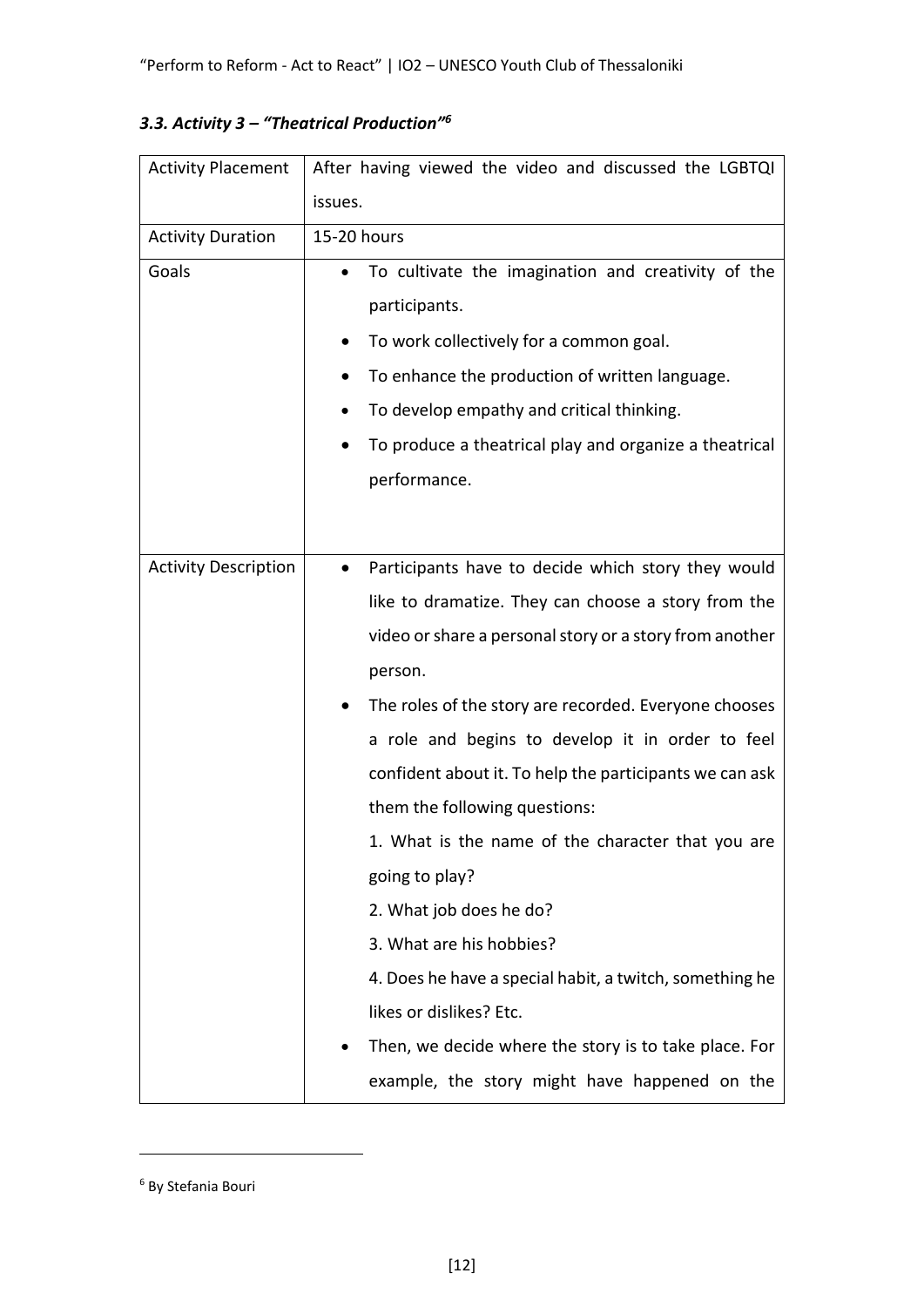| street, but the team has the opportunity to decide                |
|-------------------------------------------------------------------|
| that it is more convenient to represent it in a cafeteria.        |
| Then we develop the original dialogues.                           |
| We spend several hours to the rehearsals, paying                  |
| attention to all roles to see if they sound clear and             |
| whether there is coherence between them.                          |
| We make sure that the theatrical play is cut at a                 |
| definite moment.                                                  |
| During the performance: First, the actors play their<br>$\bullet$ |
| role as they have rehearsed it. The second time, the              |
| audience has the opportunity to change the content                |
| of the story. Either directing the actors to what they            |
| say/ do differently or playing the role themselves                |
| differently. The actors improvise their roles based on            |
| the changes that have resulted from the public                    |
| participation.                                                    |

## *3.4. Activity 4 – "LGBTQI+ Rights, personal issues are political"<sup>7</sup>*

| Activity placement       | Opening activity, after ice breakers tasks.             |  |
|--------------------------|---------------------------------------------------------|--|
| <b>Activity Duration</b> | 40 minutes                                              |  |
| Goals                    | To discuss the everyday life of LGBTQI+ persons and     |  |
|                          | the way it is formed in every single culture, among the |  |
|                          | 5 countries that participants come from.                |  |
|                          | To approach the field via feminist perspective, in      |  |
|                          | which «personal issues are political».                  |  |
|                          | To cooperate.                                           |  |
|                          | To explore the field via photography art.               |  |
|                          | Critical thinking and social skills to be improved.     |  |

<sup>7</sup> By Christina Azopoulou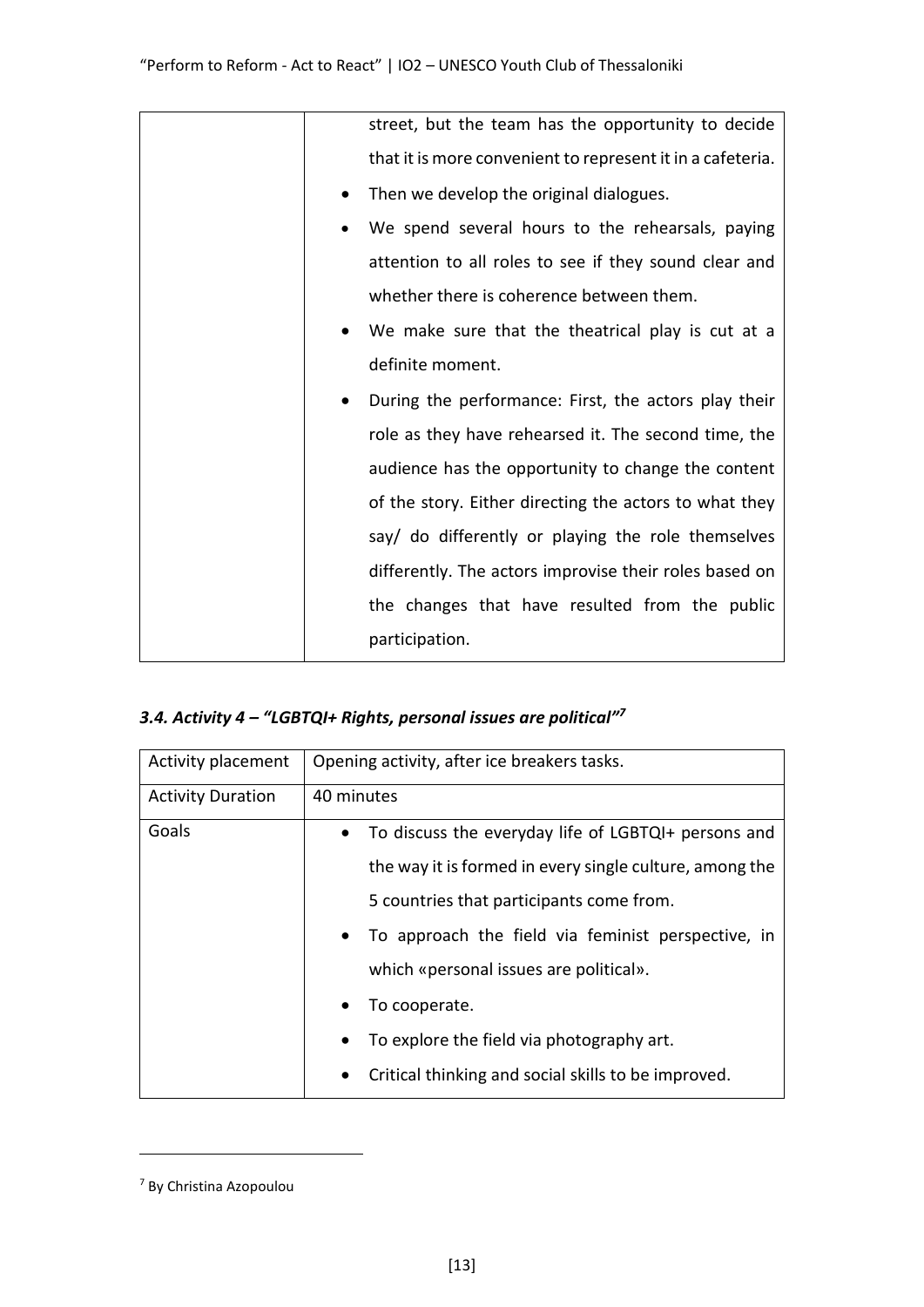| <b>Activity Description</b> | $\bullet$ | Participants are requested to capture and send a        |
|-----------------------------|-----------|---------------------------------------------------------|
|                             |           | picture related to the subject: «LGBTQI+ Rights,        |
|                             |           | personal issues are political».                         |
|                             | $\bullet$ | The pictures should have been captured earlier and      |
|                             |           | should be placed in the room, where the participants    |
|                             |           | will be able to walk around and reflect on them.        |
|                             |           | Participants are asked to form groups of 4-5 persons,   |
|                             |           | according to the number of attendants.                  |
|                             |           | Participants are be asked to discuss the following      |
|                             |           | questions, enlightening the group about the situation   |
|                             |           | of their countries, relative to their personal          |
|                             |           | experience and viewpoint: «Which is the relation        |
|                             |           | between everyday life and government laws?»,            |
|                             |           | «Which is the relation between laws regarding           |
|                             |           | E=education, and the everyday life?», «In which way     |
|                             |           | could suicides be prevented?», «Which factors are       |
|                             |           | affect positively the elimination<br>able<br>to<br>0f   |
|                             |           | homophobia?».                                           |
|                             |           | Participants are informed that they can use any         |
|                             |           | method<br>they prefer (presentation, playacting,        |
|                             |           | performance, clear text etc.), in order to elaborate on |
|                             |           | these topics.                                           |
|                             |           | As the activity comes to a conclusion, each group       |
|                             |           | presents the personal gains of this activity.           |
|                             |           | In the end, a reflexive conversation takes place        |
|                             |           | relating to questions, thoughts or anything that        |
|                             |           | surfaced during the activity.                           |
|                             |           | Every group has our encouragement and support.          |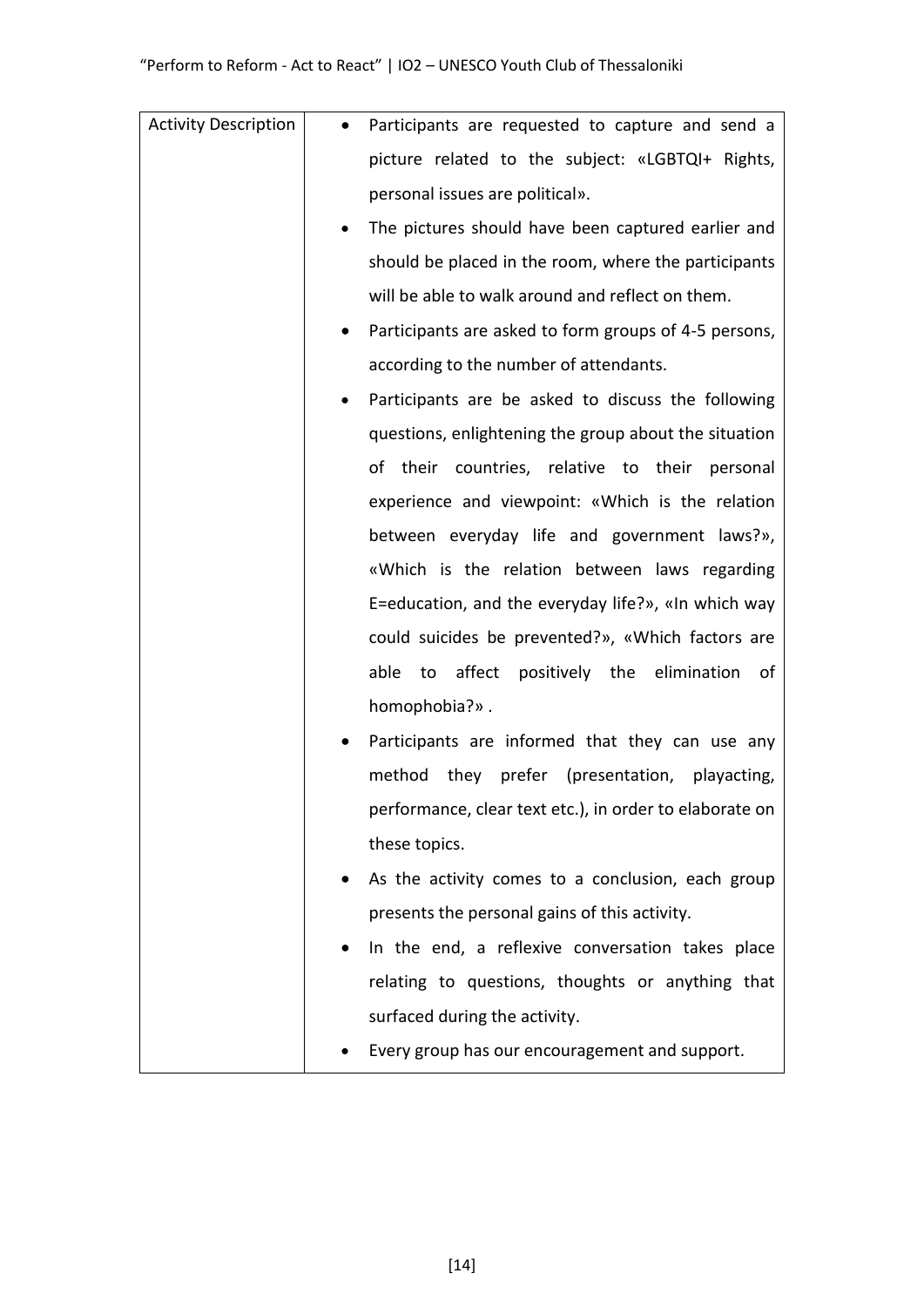| Activity placement          | This activity comes next. In general, it is recommended as a          |  |  |
|-----------------------------|-----------------------------------------------------------------------|--|--|
|                             | closing activity.                                                     |  |  |
| <b>Activity Duration</b>    | 20-30 minutes                                                         |  |  |
| Goals                       | «Meeting» with poem and automatic writing.<br>$\bullet$               |  |  |
|                             | Postmodern approach, focusing on «Words form<br>٠                     |  |  |
|                             | realities».                                                           |  |  |
|                             | To work individually and in teams as well.                            |  |  |
|                             | To pause and connect with the inner self.<br>٠                        |  |  |
|                             | To cultivate their imagination and creativity.                        |  |  |
| <b>Activity Description</b> | Participants are asked to sit down in a circle and write<br>$\bullet$ |  |  |
|                             | down 2-3 words that come through their thoughts,                      |  |  |
|                             | their emotions about the field and what they handled                  |  |  |
|                             | earlier.                                                              |  |  |
|                             | Each time someone writes down any thoughts, ideas,<br>٠               |  |  |
|                             | emotions etc., they have to hide what they have                       |  |  |
|                             | written by rumpling the first line of the paper. This                 |  |  |
|                             | process is followed individually by every participant.                |  |  |
|                             | Specifically, we ask the participants to rotate the                   |  |  |
|                             | paper round the circle.                                               |  |  |
|                             | It's worth mentioning that every person should not                    |  |  |
|                             | feel pressured, but free and express themselves when                  |  |  |
|                             | they feel ready to so. There is no standard order.                    |  |  |
|                             | Once participants complete the process, they read                     |  |  |
|                             | individually every line. In the end, a participant has to             |  |  |
|                             | recite the whole poem.                                                |  |  |
|                             | During the activity, participants should be quiet and<br>٠            |  |  |
|                             | they should be encouraged to listen to their inner                    |  |  |
|                             | world.                                                                |  |  |

## *3.5. Activity 5 – "Collective poem"<sup>8</sup>*

<sup>8</sup> By Christina Azopoulou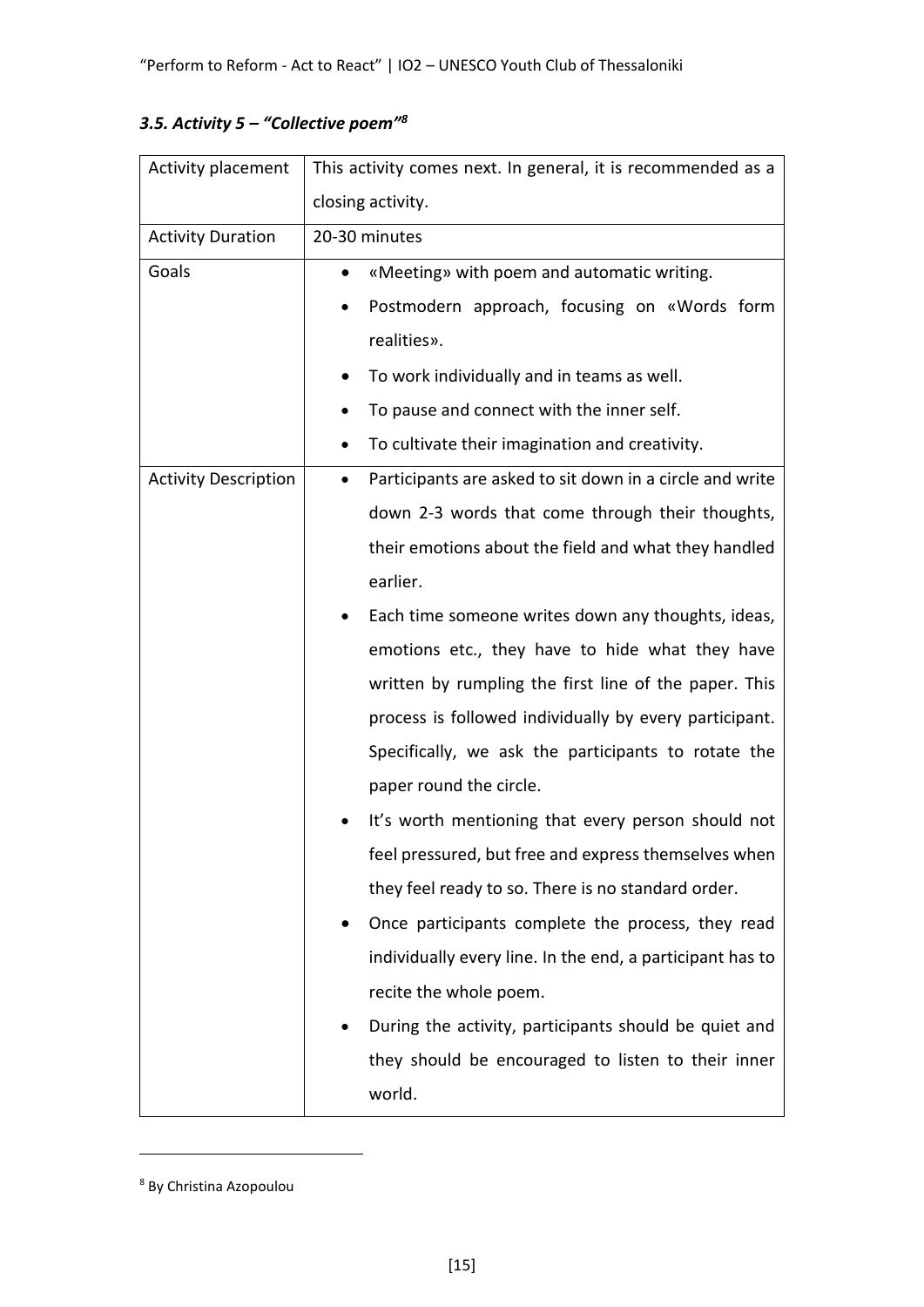| 3.6. Activity $6$ – "Critical Reflection" <sup>9</sup> |  |  |
|--------------------------------------------------------|--|--|
|--------------------------------------------------------|--|--|

| Activity placement          | At the end of the seminar, workshop etc                             |  |
|-----------------------------|---------------------------------------------------------------------|--|
| <b>Activity Duration</b>    | 15-20 minutes                                                       |  |
| Goals                       | To recall the activities and the way participants<br>$\bullet$      |  |
|                             | worked on them.                                                     |  |
|                             | To focus on their greatest strength and on the way<br>$\bullet$     |  |
|                             | they probably got inspired by the activities.                       |  |
|                             | To give a structured feedback about what could be                   |  |
|                             | different.                                                          |  |
|                             | To suggest ideas for upcoming activities.<br>$\bullet$              |  |
|                             | To develop their critical thinking skills.                          |  |
| <b>Activity Description</b> | Participants are asked what was useful about this day,<br>$\bullet$ |  |
|                             | what could be done in a different way, what                         |  |
|                             | experiences they gained through the activities.                     |  |
|                             | Each participant speaks out and expresses emotions,<br>$\bullet$    |  |
|                             | thoughts, ideas etc.                                                |  |
|                             | Self – reflection ends once participants have spoken                |  |
|                             | their mind.                                                         |  |

## *3.7. Activity 7 – "Gender identity thermometer"<sup>10</sup>*

| Activity placement | At the beginning of the lesson, as an introductory activity to                                  |  |
|--------------------|-------------------------------------------------------------------------------------------------|--|
|                    | approach LGBTQI issues                                                                          |  |
| Activity duration  | 20 minutes                                                                                      |  |
| Goals              | To familiarize participants with gender fluidity<br>$\bullet$                                   |  |
|                    | To help participants develop critical thinking towards<br>$\bullet$<br>gender-based stereotypes |  |

<sup>9</sup> By Christina Azopoulou

<sup>10</sup> By Athanasia Zaprou and Angelos Kottas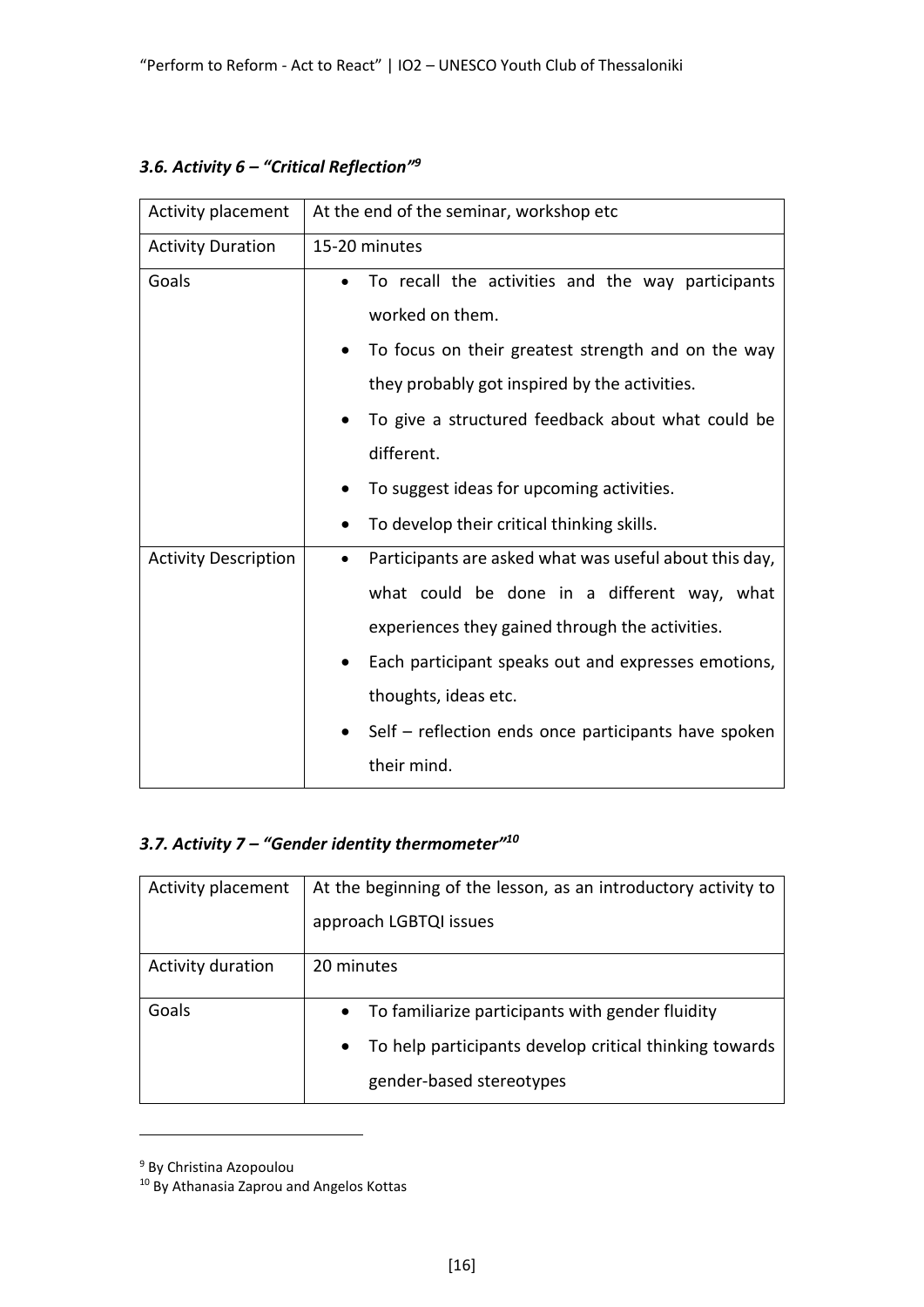|                      | To encourage participants to look into their own         |
|----------------------|----------------------------------------------------------|
|                      | gender identity                                          |
|                      | To introduce the discussion on LGBTQI issues             |
| Activity description | Participants are asked to draw four thermometers.        |
|                      | They should write an "M" (for male) on the left tip of   |
|                      | the thermometer and an "F" (for female) on the right     |
|                      | one.                                                     |
|                      | We explain that each one of these thermometers           |
|                      | represents a different aspect of our gender identity.    |
|                      | The first thermometer refers to the gender a person is   |
|                      | assigned at birth, the second one represents their       |
|                      | social gender, the third one refers to a person's sexual |
|                      | preferences and the last one refers to their             |
|                      | appearance and style (i.e. way of dressing, hairstyle    |
|                      | etc) In case participants are not familiar with the      |
|                      | categories above, we should explain the meaning of       |
|                      | each one.                                                |
|                      | On each thermometer participants are asked to mark       |
|                      | the point where they find themselves in reference to     |
|                      | each category. We should make clear that this is a       |
|                      | strictly personal procedure and they will not need to    |
|                      | show what they have marked to anyone.                    |
|                      | When everyone is ready, a discussion on gender           |
|                      | fluidity starts. Participants are asked what conclusions |
|                      | they draw from the activity, how they perceive each      |
|                      | one of the categories, whether they have any             |
|                      | questions etc. At this point, we can also introduce      |
|                      | them to the LGBTQI terminology. Based on the             |
|                      | thermometers, we can explain the meaning of each         |
|                      | letter in the LGBTQI acronym.                            |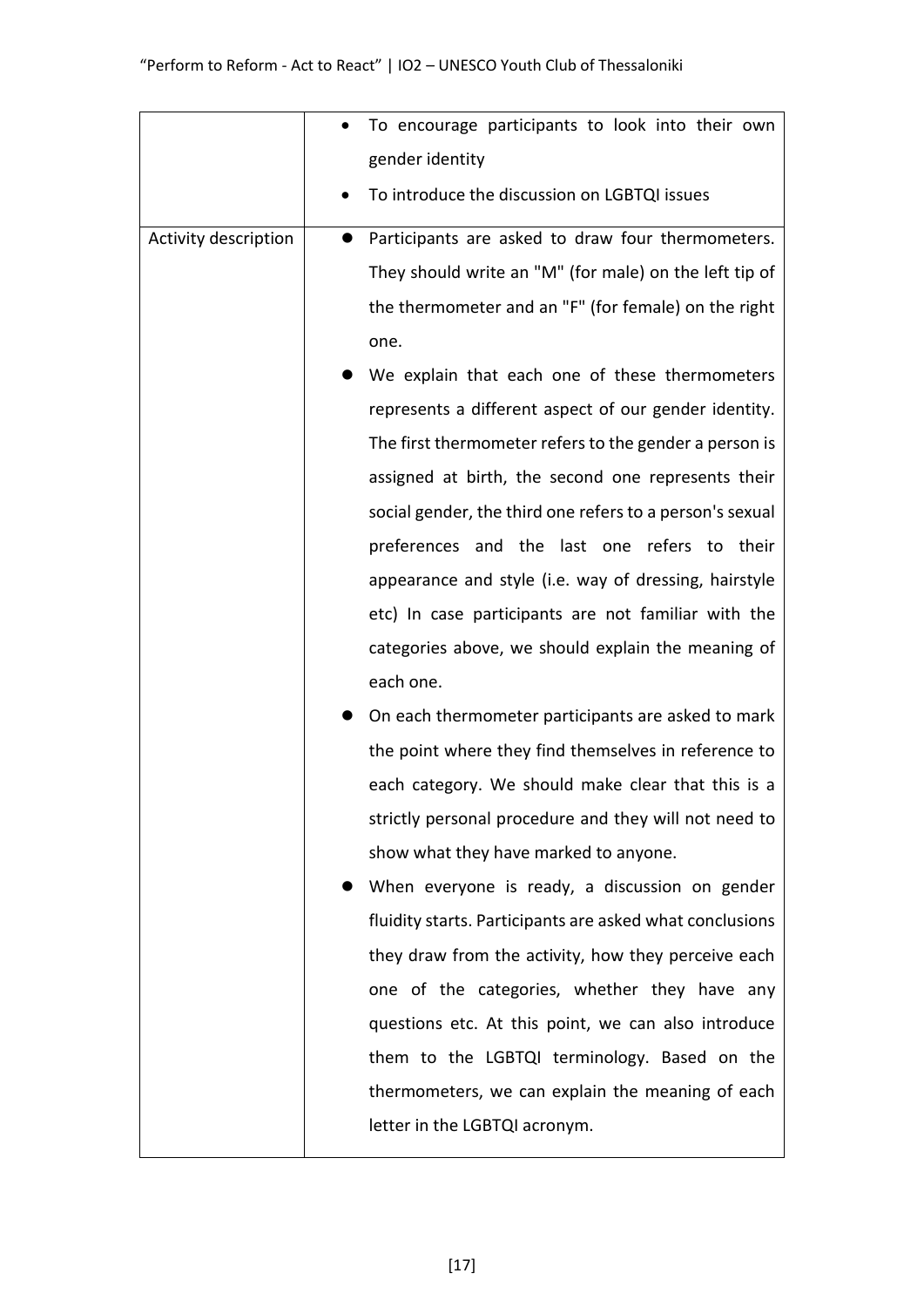| Activity placement      | After we have explained the LGBTQI terminology                                                                                                                                                                                                                                                                                                                                                                                                                                                      |  |  |
|-------------------------|-----------------------------------------------------------------------------------------------------------------------------------------------------------------------------------------------------------------------------------------------------------------------------------------------------------------------------------------------------------------------------------------------------------------------------------------------------------------------------------------------------|--|--|
| Preparation time        | 30 minutes                                                                                                                                                                                                                                                                                                                                                                                                                                                                                          |  |  |
| Activity duration       | 60-90 minutes                                                                                                                                                                                                                                                                                                                                                                                                                                                                                       |  |  |
| Goals                   | To help participants develop critical thinking towards<br>gender-based stereotypes<br>To help participants boost their imagination and<br>creativity<br>To get them to express themselves, develop critical<br>thinking and have fun                                                                                                                                                                                                                                                                |  |  |
| Activity<br>preparation | We choose four concepts about which there are a lot<br>$\bullet$<br>of stereotypes we would like to discuss with the<br>participants. Such concepts could be: gay, lesbian,<br>family, man etc.<br>We find real photos (no cartoons allowed) that depict<br>these concepts in a non-stereotypical way. For<br>example, such photos could depict families with same-<br>sex parents, families without children, single parent<br>families, etc. The more the photos for each concept,<br>the better. |  |  |
| Activity description    | Participants are asked to draw a picture for each one<br>of the chosen concepts. In case there are a lot of<br>participants, we should split them in groups and ask<br>them to settle on one picture for each concept.<br>When they have all completed the task, we start with<br>the first concept and ask each participant/group to<br>show their picture and explain the reason behind their<br>choice to depict the concept in that way.                                                        |  |  |

## *3.8. Activity 8 – "Overturning stereotypes" <sup>11</sup>*

<sup>11</sup> By Athanasia Zaprou and Angelos Kottas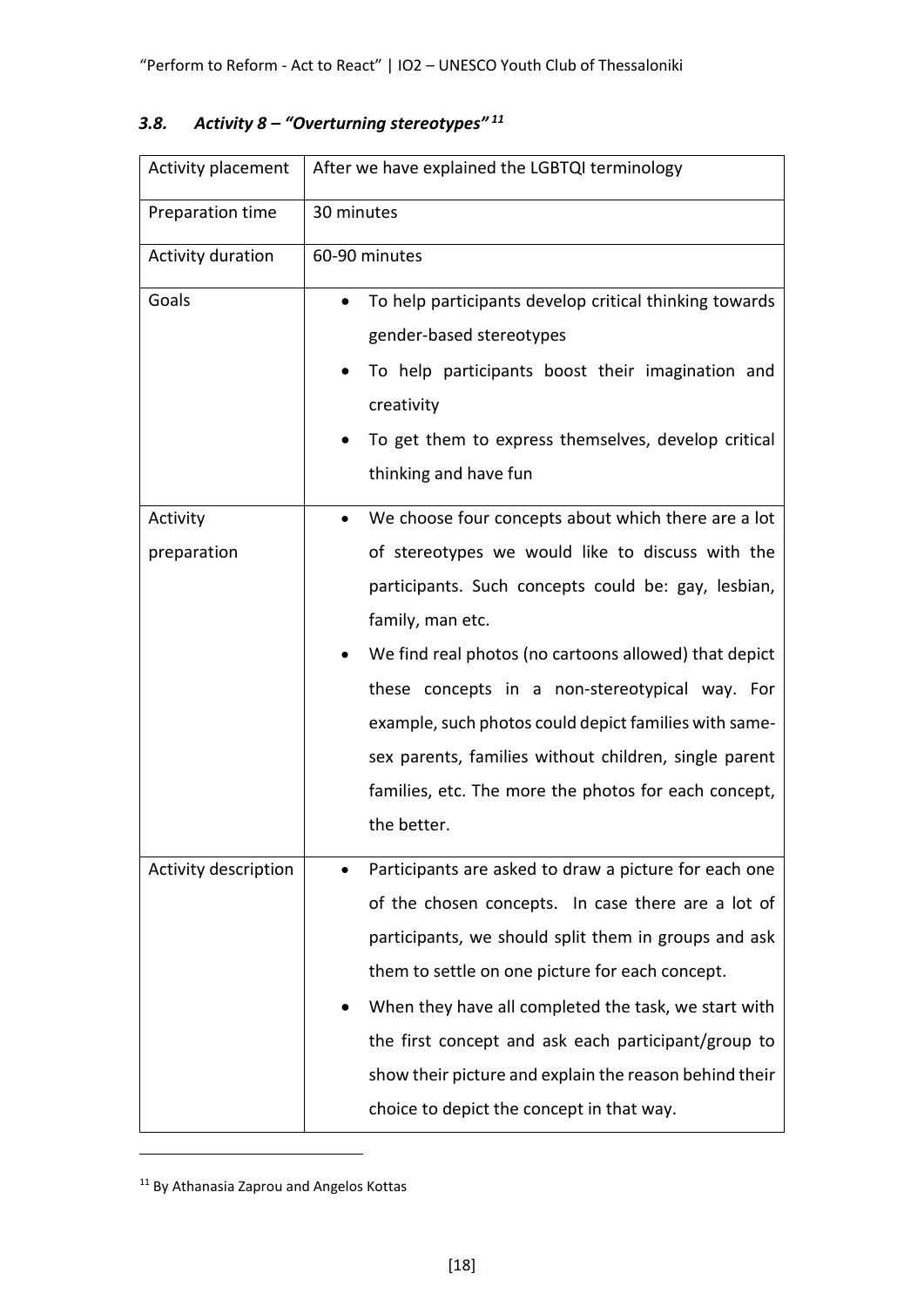| $\bullet$ | When everyone has shown their picture, we move on     |
|-----------|-------------------------------------------------------|
|           | to show them the photos we have prepared and          |
|           | encourage discussion on the stereotypes about this    |
|           | concept. For example, if there is a photo of a family |
|           | with same-sex parents, we can ask whether they        |
|           | would expect such a depiction of a family. If the     |
|           | answer is negative, we ask them why they think that   |
|           | would be the case etc.                                |
|           |                                                       |

### *3.9. Activity 9 – "Human Rights Watch" <sup>12</sup>*

| Activity placement | After we have analysed the LGBTQI terminology and the<br>gender-based stereotypes |
|--------------------|-----------------------------------------------------------------------------------|
|                    |                                                                                   |
| Activity duration  | 120 minutes                                                                       |
| Goals              | To inform participants about the various types of                                 |
|                    | discrimination LGBTQI people face                                                 |
|                    | To increase their empathy on LGBTQI issues                                        |
|                    | To get them to work together on a common goal                                     |
|                    | To help them develop their critical thinking                                      |
| Activity           | should<br>collect<br>material<br>the<br>We<br>regarding                           |
| preparation        | discriminations LGBTQI people have to face in                                     |
|                    | different countries, including the country the                                    |
|                    | workshop/lesson is taking place. Such material could                              |
|                    | be each country's legal framework regarding LGBTQI                                |
|                    | people, articles and news reporting gender-based                                  |
|                    | violence incidents or incidents when an LGBTQI                                    |
|                    | person was deprived of their rights, audiovisual                                  |
|                    | material that indicates what the circumstances for                                |
|                    | LGBTQI people are in each country. It is recommended                              |

<sup>12</sup> By Athanasia Zaprou and Angelos Kottas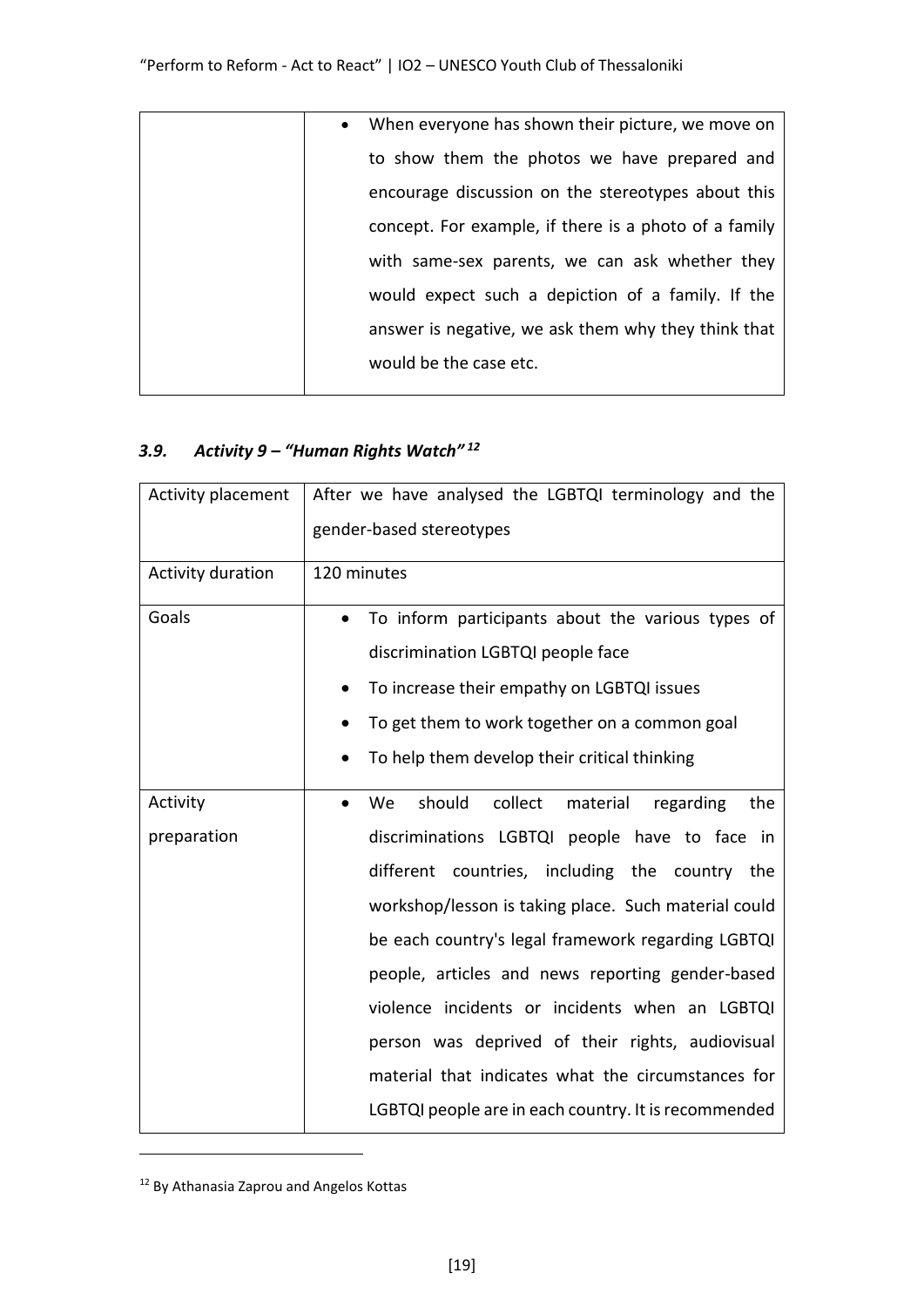|                      |           |      |                        | that we choose countries with really strong           |                 |  |            |
|----------------------|-----------|------|------------------------|-------------------------------------------------------|-----------------|--|------------|
|                      |           |      |                        | differences regarding these issues. Some of these     |                 |  |            |
|                      |           |      |                        | countries should be pretty progressive, while others  |                 |  |            |
|                      |           |      |                        | should be very conservative.                          |                 |  |            |
|                      |           |      |                        |                                                       |                 |  |            |
| Activity description | $\bullet$ |      |                        | We split the participants into groups and assign a    |                 |  |            |
|                      |           |      | country to each group. |                                                       |                 |  |            |
|                      |           |      |                        | We provide each group with the corresponding          |                 |  |            |
|                      |           |      |                        | country's material and ask them to study it carefully |                 |  |            |
|                      |           |      |                        | and make a presentatiom on the rights LGBTQI people   |                 |  |            |
|                      |           | have | in that                |                                                       | country and the |  | respective |
|                      |           |      |                        | discriminations they face.                            |                 |  |            |
|                      |           |      |                        |                                                       |                 |  |            |

## *3.10. Activity 10 – "On the line" <sup>13</sup>*

| Activity placement | After the Human Rights Watch activity and the discussion on |
|--------------------|-------------------------------------------------------------|
|                    | LGBTQI people's rights in different countries               |
| Preparation time   | 30 minutes                                                  |
| Activity duration  | 30 minutes                                                  |
| Goals              | To make the participants realize the inequality             |
|                    | between straight and LGBTQI people rights                   |
|                    | To increase their empathy on LGBTQI issues                  |
|                    | To help them develop their critical thinking                |
| Activity           | Occassioned by the material used in the previous            |
| preparation        | activity, we write phrases such as: "I'm not afraid to      |
|                    | walk home alone at night", "I can adopt a child", "I can    |
|                    | marry with my partner", "I feel safe when I have to go      |
|                    | to hospital", etc. Depending on the room space              |
|                    | available, we can write 10-15 sentences.                    |

<sup>13</sup> By Athanasia Zaprou and Angelos Kottas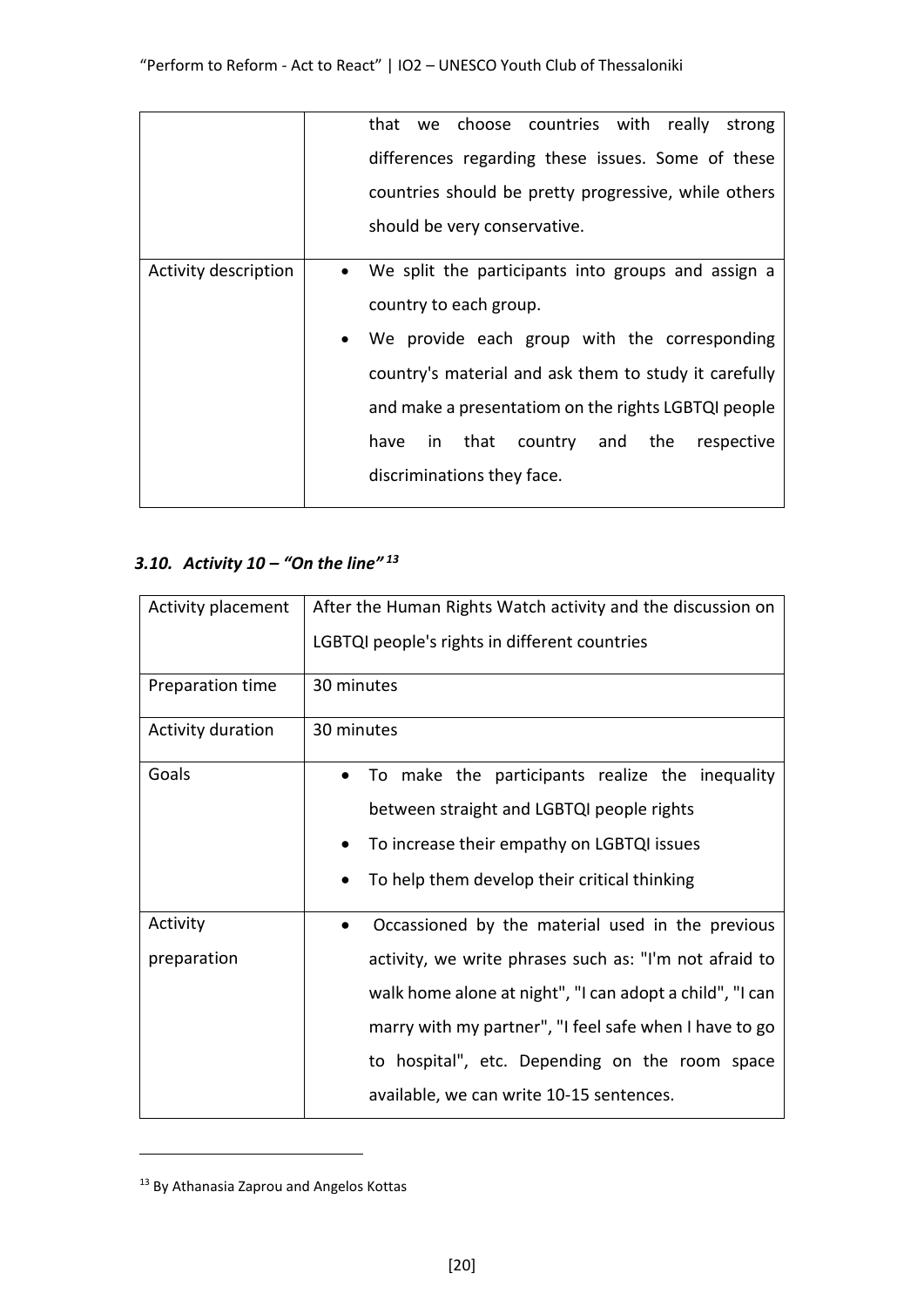|                      |           | On little pieces of paper we write some roles, such as:  |
|----------------------|-----------|----------------------------------------------------------|
|                      |           | "30-year-old lesbian in Greece", "15-year-old trans      |
|                      |           | man in the Netherlands", "45-year-old gay doctor in      |
|                      |           | Syria", etc. We should write as many roles as the        |
|                      |           | participants in the workshop/ lesson. Each piece of      |
|                      |           | paper should be folded and put in a bag.                 |
| Activity description |           | Participants are asked to stand next to each other in a  |
|                      |           | line. The room space should be organized in such a       |
|                      |           | way that they can walk freely without any obstacles      |
|                      |           | on their way.                                            |
|                      |           | Each participant picks a piece of paper from the bag     |
|                      |           | and reads it without revealing their role to the others. |
|                      | $\bullet$ | When everyone is ready, we read aloud one by one         |
|                      |           | the sentences you have written. The participants who     |
|                      |           | think that the sentence we read applies to their role    |
|                      |           | should take a step forward. The other participants       |
|                      |           | should remain at their position.                         |
|                      |           | After having read all the sentences, some of the         |
|                      |           | participants will have taken many steps forward, while   |
|                      |           | others will have stayed behind. Each one of them is      |
|                      |           | asked to reveal their role and share the thoughts they   |
|                      |           | had during the activity.                                 |
|                      |           | Depending on the participants' background, we can go     |
|                      |           | one step further and ask them what were the              |
|                      |           | characteristics they had to guess for their roles. For   |
|                      |           | example, if a person made a step forward when            |
|                      |           | hearing the phrase "I'm not afraid to walk home alone    |
|                      |           | at night", this means that the person assumed that       |
|                      |           | their character was able-bodied. Starting such a         |
|                      |           | discussion, we can refer to other groups of people that  |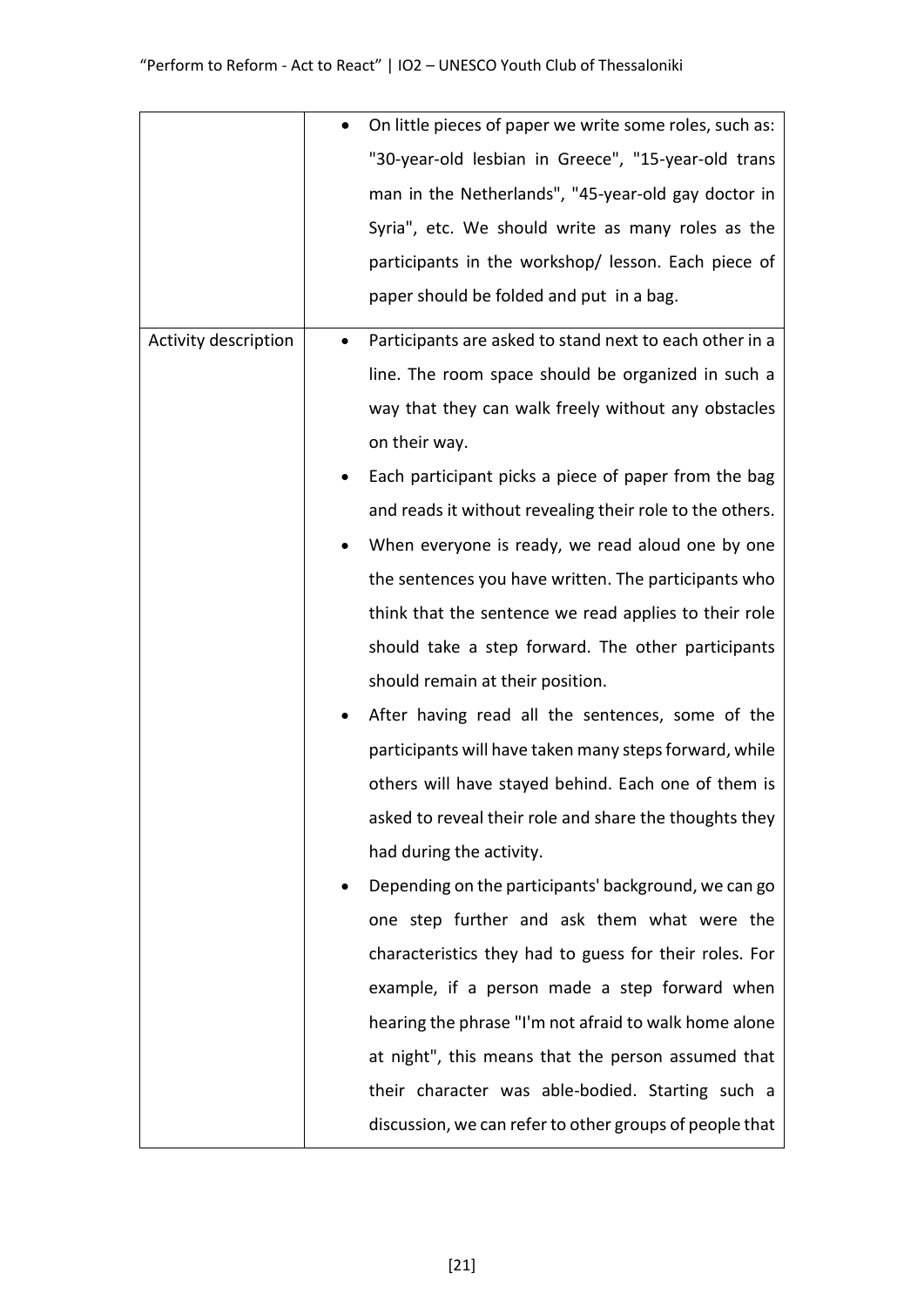| face discriminations and point out that a person may |
|------------------------------------------------------|
| belong to one or more such groups.                   |

# 3.11. *Activity 11 – "Role Play"<sup>14</sup>*

| Activity placement   | After the LGBTQI people's rights have been discussed             |
|----------------------|------------------------------------------------------------------|
| Activity duration    | 60 minutes                                                       |
| Goals                | To make participants realize their role in combating             |
|                      | discriminations towards LGBTQI people.                           |
|                      | To increase participants' empathy on LGBTQI issues.<br>$\bullet$ |
|                      | To encouragement to take a stand when an LGBTQI                  |
|                      | person is being discriminated.                                   |
|                      | To help them develop their critical thinking.                    |
| Activity description | Depending on the needs and size of the group,<br>٠               |
|                      | participants are assigned the following roles: LGBT              |
|                      | person that has been a victim of physical abuse,                 |
|                      | classmate, teacher, school principal, mother of the              |
|                      | victim, father of the victim, mother of the perpetrator,         |
|                      | father of the perpetrator, social worker, psychologist,          |
|                      | policeman, nurse, lawyer.                                        |
|                      | The victim stands in the middle of the circle with               |
|                      | his/her eyes closed, holding a ball of yarn.                     |
|                      | The coordinator gives instructions to the participants, so       |
|                      | that they address different people (e.g. the child should        |
|                      | talk to their classmate or their teacher, the teacher            |
|                      | must address the principal etc).                                 |
|                      | Participants choose whether they should act or not. Thus         |
|                      | a role can abstain from passing on the information, while        |
|                      | a different role can take action to react to the apathy          |

<sup>&</sup>lt;sup>14</sup> By Antonis Kitsios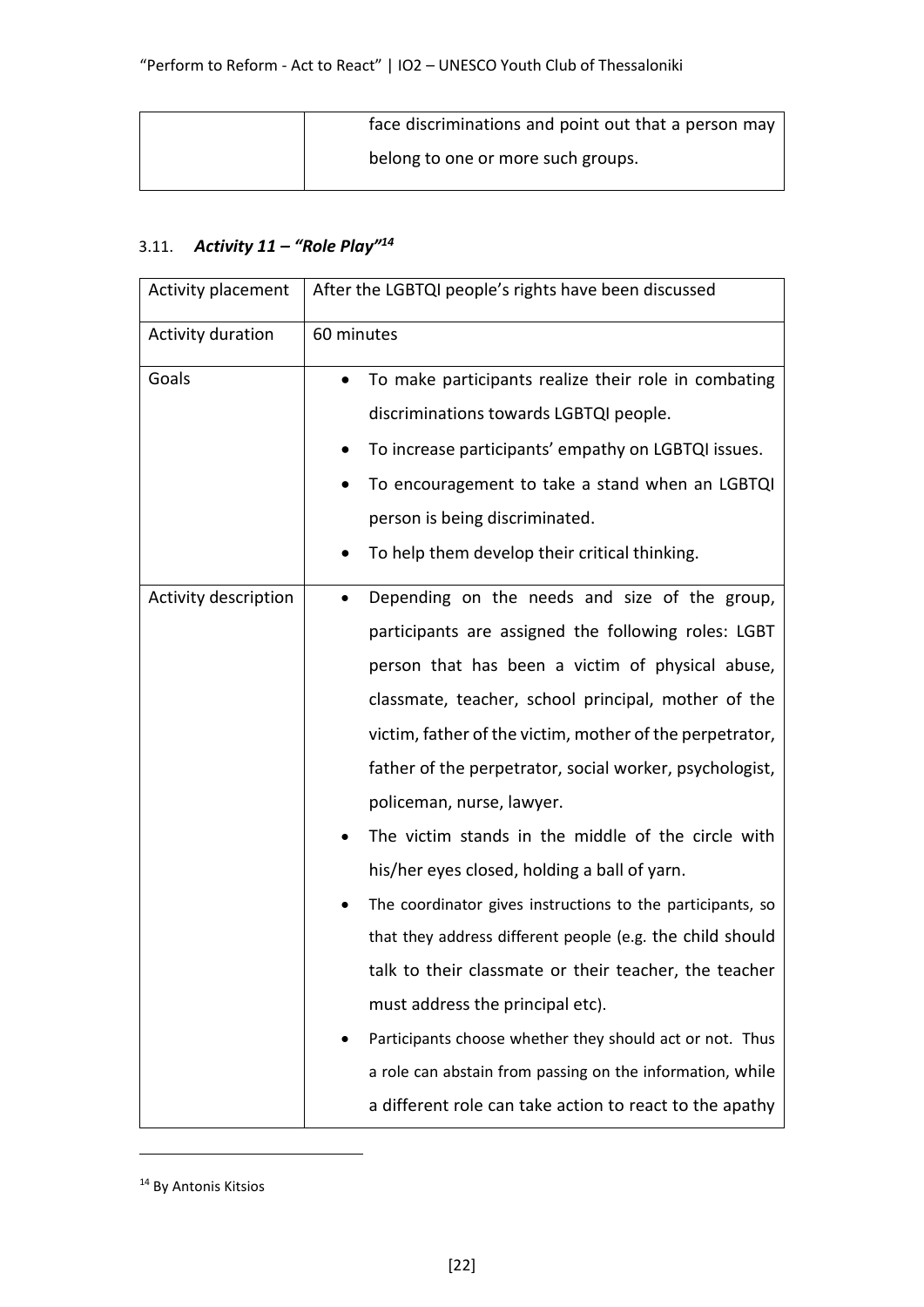| of another's role. Whoever takes action, pulls a piece      |
|-------------------------------------------------------------|
| of the ball of yarn and slowly unfolds it from the hands    |
| of the victim while the role takes a step back opening      |
| the circle.                                                 |
| When the activity comes to an end, the victim is asked      |
| to open their eyes and see the result, which will           |
| probably be a tangle between the roles since they pass      |
| on information to each other without, eventually,           |
| solving the problem or, at least, contribute to the         |
| delayed solution. Apart from the tangle, the distance       |
| between the child and the roles should have been            |
| increased, symbolically, representing the<br>role           |
| distancing.                                                 |
| In the end, all the roles attempt to solve the tangle, that |
| has been formed, looking for a more effective way of        |
| action while in the end they will have a group hug.         |
|                                                             |

Activities 12 and 13 are addressed to students 14 years and older, to groups and experiential workshops of young people, as well as to people working on NGOs.

A fundamental condition for the formation of the activities was the fact that fairy tales form a common field for everyone, regardless of nationality, educational level, age and any other kind of feature. These specific fairytales were carefully selected so that most participants are familiar with them. Nonetheless, the weighting of each common goal with the content of the activities depends on the discretion of the person who will put them into practice.

The following two activities are mutually connected. Consequently, it is not possible for the first one to be implemented, without the second one to follow or to precede.

### **Groups**

These activities can be applied in groups up to 30 persons. Each group can be divided into sub-groups of 3, 4 or 5 persons.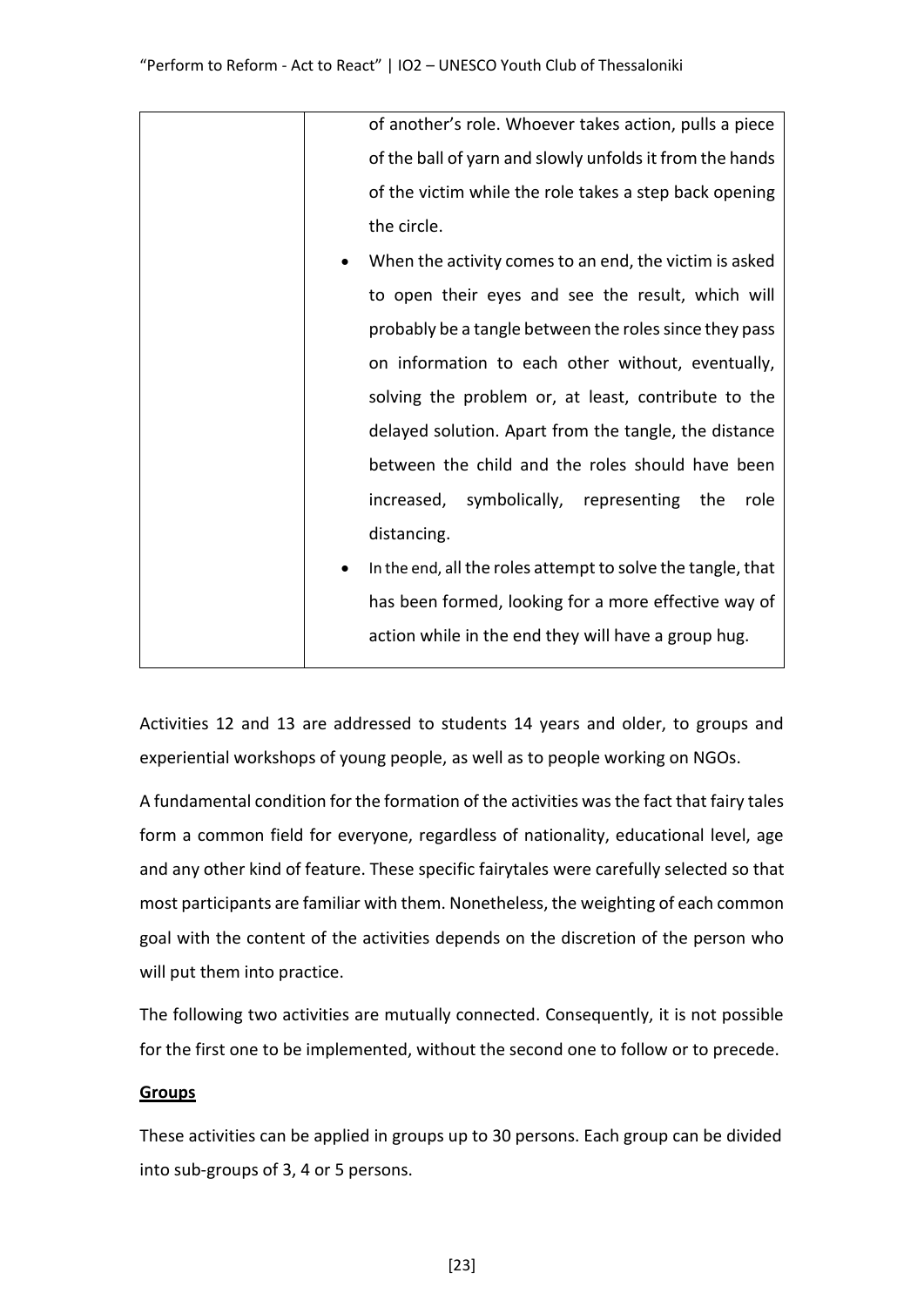### **Activity Material**

- i. Printed material in the form of text,or image with the following fairy tales: Snow White, Cinderella, Aladdin and the Magic Lamp, Beauty and the Beast, the Little Mermaid, the Frog Prince, Rapunzel, Notre Dame, Rumpelstiltskin.
- ii. White card boards in large dimensions
- iii. Markers

| <b>Activity Placement</b>   | After the theoretical approach concerning the LGBT community                |  |  |
|-----------------------------|-----------------------------------------------------------------------------|--|--|
|                             | and before viewing the corresponding video                                  |  |  |
| <b>Activity Duration</b>    | 60 minutes                                                                  |  |  |
| Goals                       | $\triangleright$ To help participants cultivate their imagination and their |  |  |
|                             | creativity.                                                                 |  |  |
|                             | $\triangleright$ To make participants work together as a team, with a       |  |  |
|                             | common goal.                                                                |  |  |
|                             | $\blacktriangleright$                                                       |  |  |
|                             | To help participants realize the existence of stereotypes,                  |  |  |
|                             | regarding gender or/and sexual orientation or/and gender                    |  |  |
|                             | expression, through fairy-tales but also in general, through                |  |  |
|                             | literature                                                                  |  |  |
|                             | $\triangleright$ To make participants express themselves, think critically, |  |  |
|                             | reflect but also have fun.                                                  |  |  |
| <b>Activity Description</b> | i.<br>The activity can be applied in groups up to 30 persons.               |  |  |
|                             | We separate participants into groups of 3, 4 or 5 people,<br>ii.            |  |  |
|                             | individuals<br>depending<br>the<br>total<br>number<br>on<br>of              |  |  |
|                             | participating and our goal-setting.                                         |  |  |
|                             | Each group receives a fairy tale in paper format either as<br>iii.          |  |  |
|                             | a text or as an image.                                                      |  |  |

### *3.12. Activity 12 – "The moment of deconstruction"<sup>15</sup>*

<sup>&</sup>lt;sup>15</sup> By Theofilos Amiradis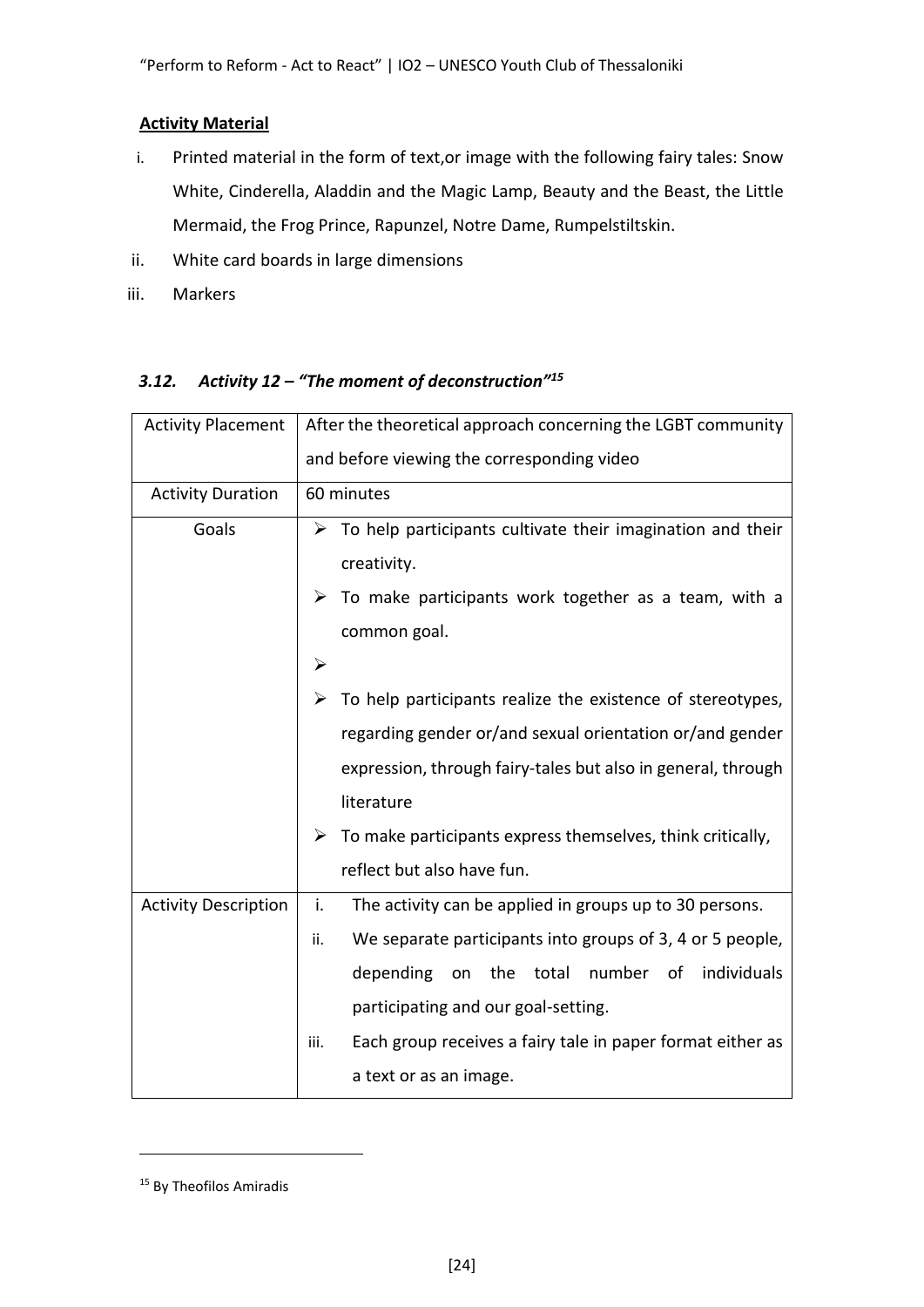| iv. | We ask each group to read /to look at the fairy tale story   |
|-----|--------------------------------------------------------------|
|     | carefully and spot the stereotypes cited in it, in regard to |
|     | one or all the matters mentioned above (sex, sexual          |
|     | orientation, sex expression).                                |
| v.  | Based on what the groups have found, a presentation on       |
|     | the results of each group takes place, in order for all      |
|     | participants to be informed.                                 |
| vi. | During the activity, we try to be close to the participants  |
|     | to answer any questions. However, this does not mean         |
|     | we should interfere with the group results. We are just      |
|     | coordinators.                                                |

## *3.13. Activity 13 – "The Moment of Recreation"<sup>16</sup>*

| Activity placement       | After viewing of some relevant video, concerning the LGBT               |  |  |
|--------------------------|-------------------------------------------------------------------------|--|--|
|                          | community issues.                                                       |  |  |
| <b>Activity Duration</b> | 60 minutes.                                                             |  |  |
| Goals                    | $\checkmark$ To help participants cultivate their imagination and their |  |  |
|                          | creativity.                                                             |  |  |
|                          | $\checkmark$ To encourage participants to experiment with colors        |  |  |
|                          | and fairy tales as well.                                                |  |  |
|                          | $\checkmark$ To make them engage in the process of turning into         |  |  |
|                          | pictures their -even slightly, after the video projection-              |  |  |
|                          | changed beliefs regarding the issues aforementioned                     |  |  |
|                          | (sex, sexual orientation, gender expression)                            |  |  |
|                          | $\checkmark$ To make them get - even for a bit - in the position of     |  |  |
|                          | people of the LGBT community by designing the fairy                     |  |  |
|                          | tale main character from the beginning, resulting in the                |  |  |
|                          | cultivation of their own empathy and sensitivity.                       |  |  |

<sup>16</sup> By Theofilos Amiradis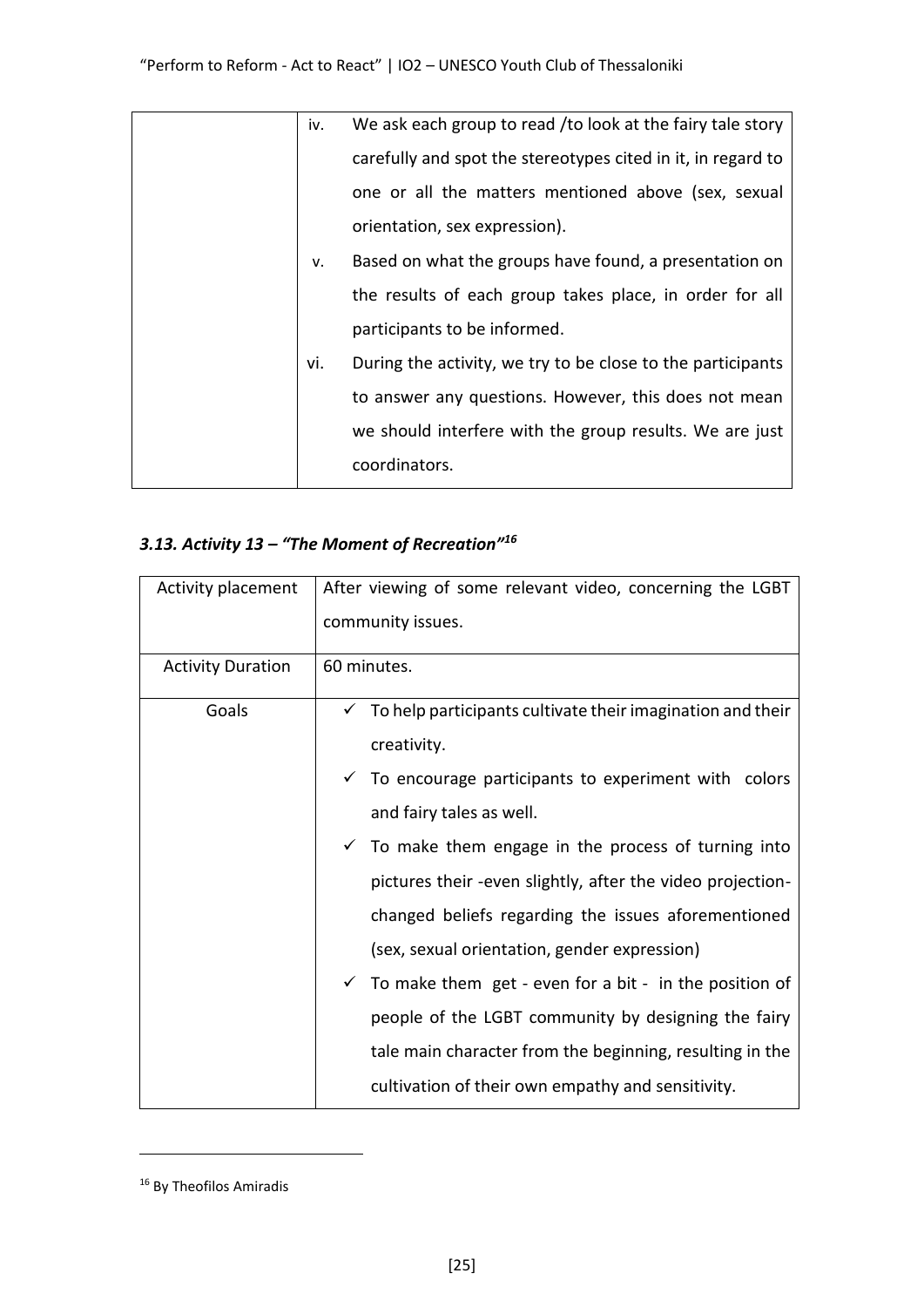|                             |      | $\checkmark$ To help them develop critical thinking, rethink and have |
|-----------------------------|------|-----------------------------------------------------------------------|
|                             |      | fun.                                                                  |
| <b>Activity Description</b> | i.   | The activity can be applied in groups up to 30 persons.               |
|                             | ii.  | We separate participants into groups of 3, 4 or 5                     |
|                             |      | people depending on the total number of individuals                   |
|                             |      | and our goal-setting. We pay attention to the forming                 |
|                             |      | of the groups, as we want them to have the same                       |
|                             |      | composition as those ones in Activity 1.                              |
|                             | iii. | Each group receives a fairy tale in paper format either               |
|                             |      | as a text or as an image. It should be the same fairy tale            |
|                             |      | that each group had worked upon during Activity 1.                    |
|                             | iv.  | In each group we hand a large white paperboard and a                  |
|                             |      | packet of markers.                                                    |
|                             | ν.   | We ask the individuals of each group to draw on the                   |
|                             |      | paperboard the main character of the fairy tale they                  |
|                             |      | are assigned as a member of the LGBT community (sex                   |
|                             |      | or/and sexual orientation or/and gender expression),                  |
|                             |      | and also to write around the character some points                    |
|                             |      | concerning the character's life and personality, just as              |
|                             |      | they imagine them.                                                    |
|                             | vi.  | Based on what the groups have drawn, a presentation                   |
|                             |      | on the work of each group takes place. When all                       |
|                             |      | presentations are completed, we start a mini                          |
|                             |      | conversation in regard to the stereotypes and the LGBT                |
|                             |      | community. Through this conversation we come to the                   |
|                             |      | conclusion that stereotypes are only socially made                    |
|                             |      | structures, but we need to learn to spot them, because                |
|                             |      | they surround us (found even in fairy tales),                         |
|                             |      | underlining at the same time that anyone, whether a                   |
|                             |      | member of the LGBT community or not, is equal and                     |
|                             |      | worthy of respect.                                                    |
|                             |      |                                                                       |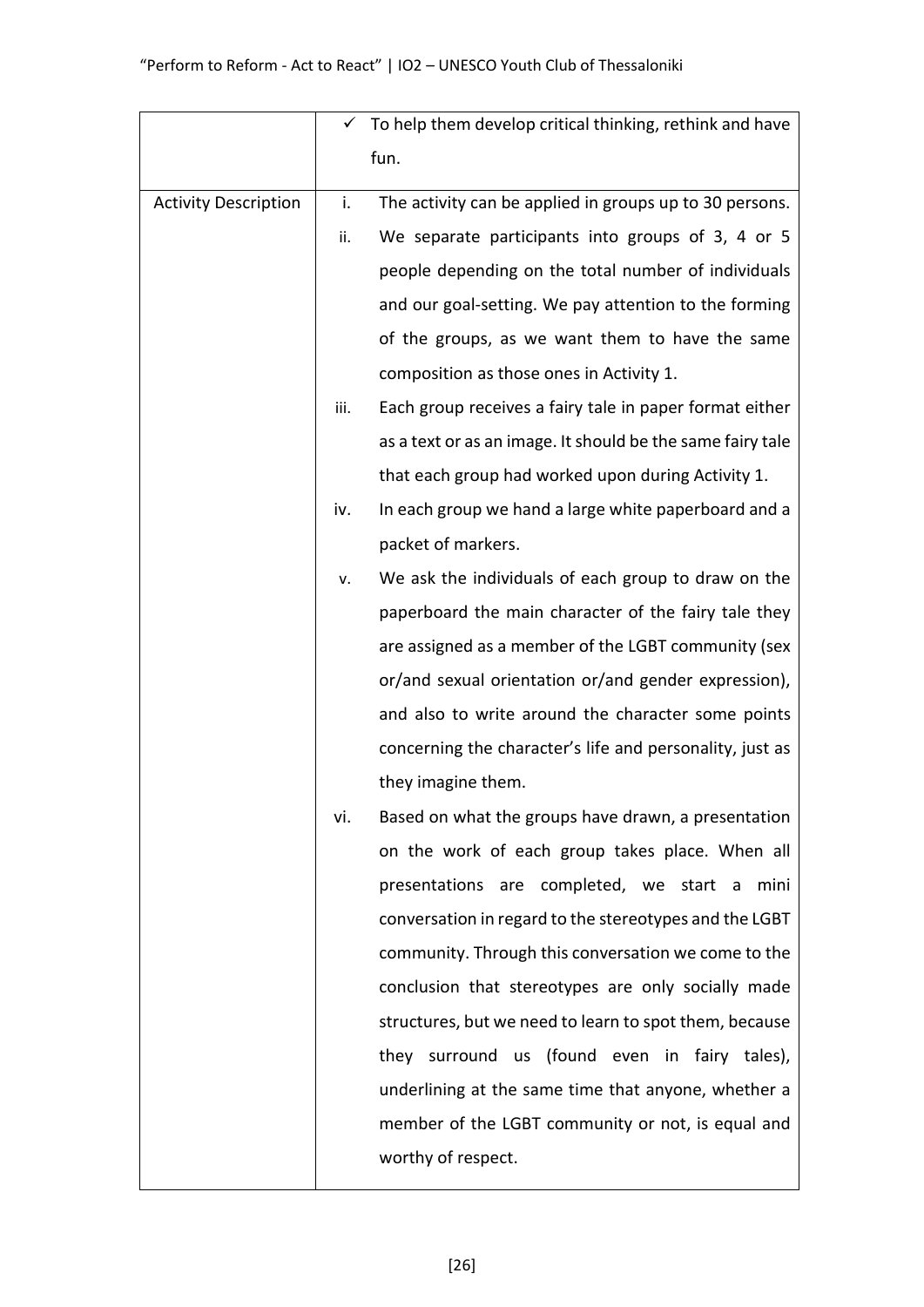"Perform to Reform - Act to React" | IO2 – UNESCO Youth Club of Thessaloniki

### **4. Bibliography**

Dominelli, L., & Campling, J. (2002). *Anti-oppressive social work theory and practice*. Macmillan International Higher Education.

Iverson S. V. & Seher C. (2014). Using Theatre to Change Attitudes Toward Lesbian, Gay, and Bisexual Students*. Journal of LGBT Youth* 11(1).

Mezirow, J. (1998). On critical reflection. *Adult education quarterly*, *48*(3), 185-198.

Boal A. (1993), *Theatre of the Oppressed*. Theatre Communications Group, Tcg ed. edition.

Mezirow, J. (1990). How critical reflection triggers transformative learning. *Fostering critical reflection in adulthood*, *1*(20), 1-6.

Foundation Bricks – Intellectual Output 1, Perform to Reform Project, 2018.

<https://www.utc.edu/think-achieve/critical-reflection.php>

<http://www.lambdalegal.org/know-your-rights/basic-facts-about-being-lgbtq>

<https://internationalspectrum.umich.edu/life/definitions>